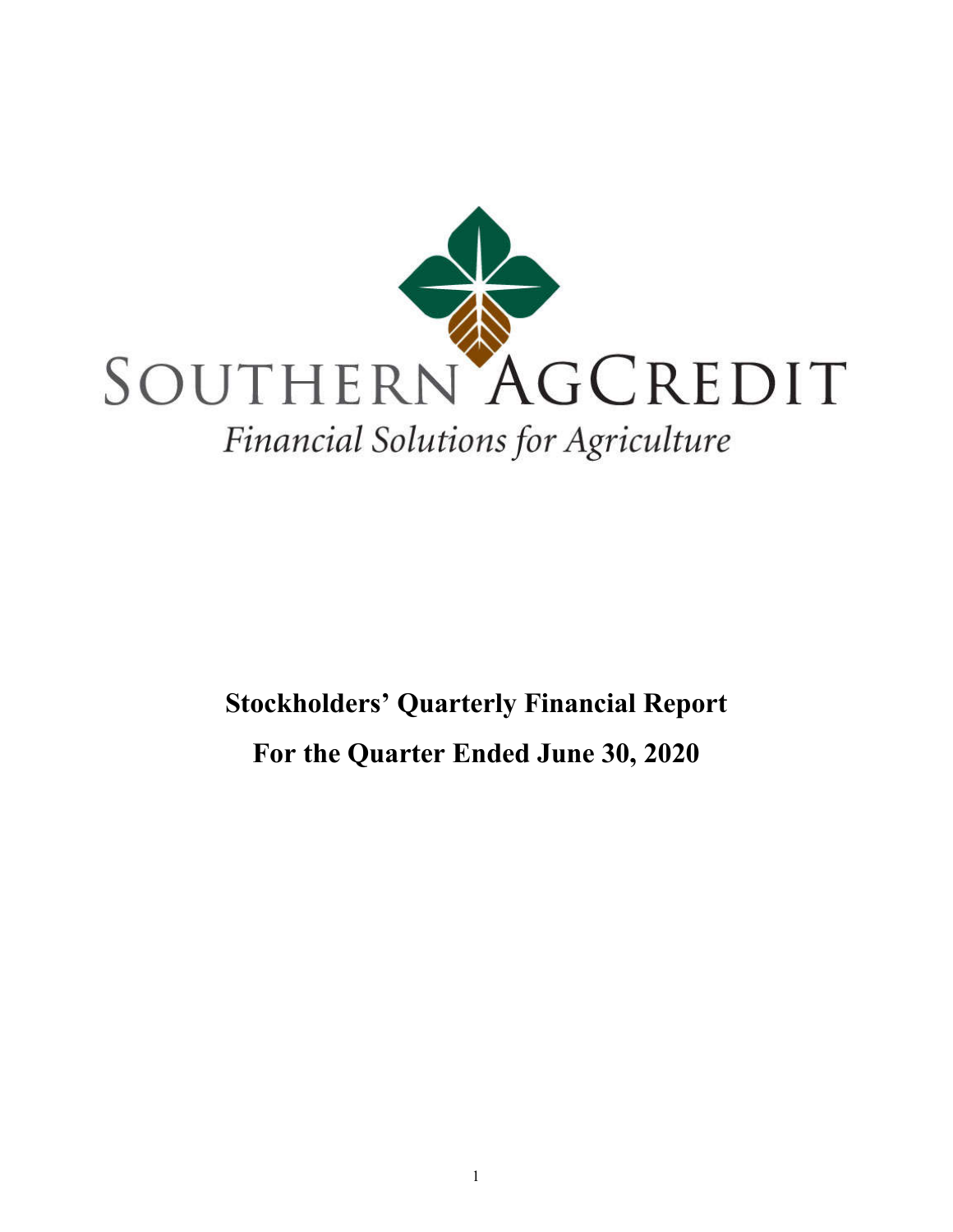#### **REPORT OF MANAGEMENT**

The consolidated financial statements of Southern AgCredit, ACA (association) are prepared by management, who is responsible for the statements' integrity and objectivity, including amounts that must necessarily be based on judgments and estimates. The consolidated financial statements have been prepared in conformity with accounting principles generally accepted in the United States of America. Other financial information included in the annual report is consistent with that in the consolidated financial statements

To meet its responsibility for reliable financial information, management depends on the Farm Credit Bank of Texas' and the association's accounting and internal control systems, which have been designed to provide reasonable, but not absolute, assurance that assets are safeguarded and transactions are properly authorized and recorded. The systems have been designed to recognize that the cost of controls must be related to the benefits derived. The board of directors has overall responsibility for the association's systems of internal control and financial reporting. The board consults regularly with management and reviews the results of the audits and examinations.

The undersigned certify that we have reviewed this report, that it has been prepared in accordance with all applicable statutory or regulatory requirements, and that the information contained herein is true, accurate and complete to the best of our knowledge and belief.

Phillip D. Morgan

Phillip D. Morgan Kevin Rhodes Chief Executive Officer<br> *August 06, 2020*<br> *August 06, 2020*<br> *August 06, 2020 August 06, 2020 August 06, 2020*

Richard Polmer, CPA

Richard Palmer, CPA Chief Financial Officer  *August 06, 2020*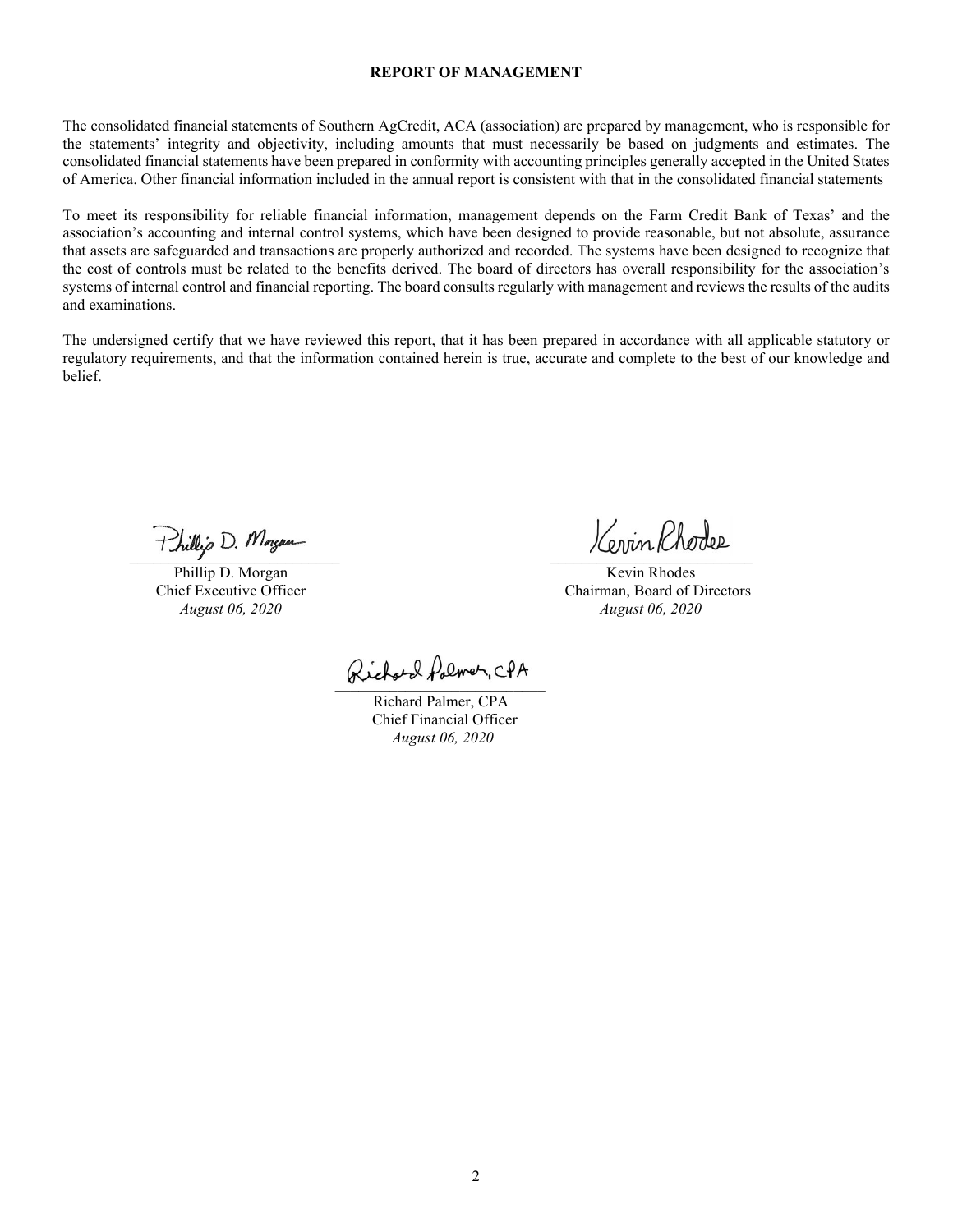# **SOUTHERN AGCREDIT, ACA MANAGEMENT'S DISCUSSION AND ANALYSIS**

The following commentary reviews the financial performance of Southern AgCredit, ACA (Agricultural Credit Association), referred to as the association, for the quarter ended June 30, 2020. These comments should be read in conjunction with the accompanying financial statements and the December 31, 2019 Annual Report to Stockholders.

The association is a member of the Farm Credit System (System), a nationwide network of cooperatively owned financial institutions established by and subject to the provisions of the Farm Credit Act of 1971, as amended, and the regulations of the Farm Credit Administration (FCA) promulgated thereunder.

The consolidated financial statements comprise the operations of the ACA and its wholly-owned subsidiaries. The consolidated financial statements were prepared under the oversight of the association's audit committee.

#### **Significant Events:**

In December 2019, the association's board of directors declared a patronage in the amount of \$19,705,067 to stockholders, including \$10,090,899 to be paid in cash, and \$9,614,168 in the form of non-qualified allocated equity on behalf of the individual stockholders and retained by the association. Nonqualified allocated equities are not taxable to the stockholder. The cash patronage was disbursed to the association stockholders in February 2020. The 2019 cash patronage represents a record return of earnings to the stockholders of the association.

The association continues to provide its members with quality financial services. The board of directors and management remain committed to maintaining the financial integrity of the association while offering competitive loan products that meet the financial needs of agricultural producers.

## **Current Conditions Related To COVID-19:**

The United States has been operating under a presidentially declared emergency since March 13, 2020 due to the Coronavirus Disease 2019 (also referred to as COVID-19). While normal working conditions changed with the implementation of a more remote working environment, Southern AgCredit has continued to fulfill its mission to support agriculture and rural communities by providing access to reliable and consistent credit. As of June 30, 2020, there have been no observable delinquencies or credit metrics impacting the credit quality of our portfolio related to COVID-19. In addition, current high-risk accounting guidelines and troubled debt restructure practices have been relaxed. This allows the opportunity to provide deferral of payment to borrowers affected by COVID-19 to allow for an opportunity for conditions causing the repayment concern to be resolved prior to a recognized deterioration in the quality of the loan. No specific credit losses needed to be recognized during the first quarter of 2020. We will continue to monitor our loan portfolio overall and will stay particularly focused on sectors that may be pressured by COVID-19 and its related economic impacts, such as oil and gas, food processing, timber and beef cattle. During our analysis of our allowance for loan losses, we did take into consideration the possible negative effects of COVID-19. As a result, management did increase general reserves based on appropriate stress testing methodologies during the first quarter. No material additional adjustment was deemed necessary during the second quarter related to COVID-19. Capital levels remain strong and will support further adversity and continued loan demand.

#### **Loan Portfolio:**

Total loans outstanding at June 30, 2020, including nonaccrual loans and sales contracts, were \$1,155,289,952 compared to \$1,118,166,820 at December 31, 2019, reflecting an increase of 3.3 percent. Nonaccrual loans as a percentage of total loans outstanding were 0.3 percent at June 30, 2020, compared to 0.4 percent at December 31, 2019.

The association recorded no recoveries or charge-offs for the quarter ended June 30, 2020, or for the same period in 2019. The association's allowance for loan losses was 0.1 percent of total loans outstanding as of June 30, 2020, and December 31, 2019, respectively.

#### *Agribusiness Loan Program*

The Association utilizes the Mississippi Development Authority's Agribusiness Enterprise Loan Program (ABE) to lower the cost of financing for its borrowers. The ABE loan program is designed to provide a percentage of low-cost state financing that is combined with private financial lending institutions' loan proceeds to encourage loans to the agribusiness industry in the state.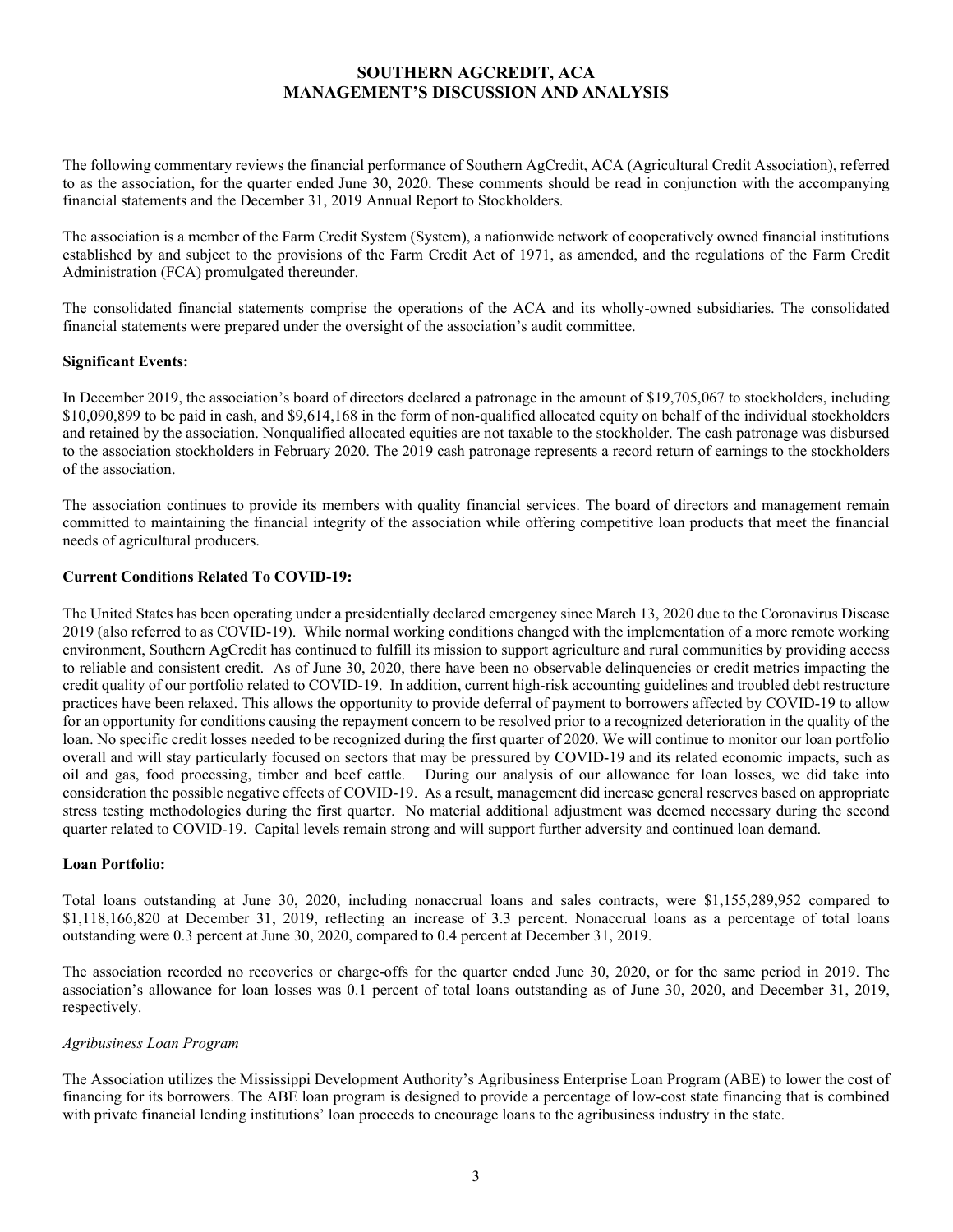The Association guarantees payment of the borrower's ABE loan to the Mississippi Development Authority (MDA) and, therefore, the amount of ABE loans outstanding and due to MDA is included in "Loans" on the consolidated balance sheet with an offsetting liability at "Guaranteed obligations to government entities." ABE loans totaled \$14,970,977 and \$15,899,082 as of June 30, 2020 and December 31, 2019, respectively.

## **Risk Exposure:**

High-risk assets include nonaccrual loans, loans that are past due 90 days or more and still accruing interest, formally restructured loans and other property owned. The following table illustrates the association's components and trends of high-risk assets.

|                           | <b>June 30, 2020</b> |               |  | December 31, 2019 |         |  |  |
|---------------------------|----------------------|---------------|--|-------------------|---------|--|--|
|                           | Amount               | $\frac{6}{9}$ |  | Amount            | $\%$    |  |  |
| Nonaccrual                | 3,731,417            | $46.3\%$      |  | 3,971,684         | 45.1%   |  |  |
| Formally restructured     | 397,811              | 4.9%          |  | 408,402           | $4.6\%$ |  |  |
| Other property owned, net | 3,923,902            | 48.8%         |  | 4,435,392         | 50.3%   |  |  |
| Total                     | 8,053,130            | 100.0%        |  | 8,815,478         | 100.0%  |  |  |

The balance of nonaccrual volume as of June 30, 2020 is primarily secured by real estate with a total specific allowance of \$28,912 related to two loans. The decrease in nonaccrual volume since the prior year end is made up of a few small loans.

The balance of other property owned as of June 30, 2020 is primarily related to the foreclosure of a large complex of loans to a group of borrowers originated in 2006 and recognized as nonperforming in the first quarter of 2008. Upon completion of the foreclosure, the association recognized an increase in other property owned related to the value of the acquired collateral from these loans of \$11,145,692, and \$8,563,039, as received in years 2010 and 2011, respectively. Subsequent decreases in the value include property liquidations and market value adjustments.

## **Investments:**

During 2010, the association exchanged loans totaling \$35,192,440 for Federal Agricultural Mortgage Corporation (Farmer Mac) guaranteed agriculture mortgage-backed securities (AMBS). The loans were previously covered under the Long-Term Standby Commitment to Purchase Agreements with Farmer Mac. No gain or loss was recognized in the financial statements upon completion of the exchange transactions since the loans were at a market rate, guaranteed by Farmer Mac and the servicing fee adequately compensates the association for the cost to service the loans. These AMBS are included in the association's Consolidated Balance Sheet as held-to-maturity investments at an amortized cost balance of \$4,006,537 at June 30, 2020. The association continues to service the loans included in those transactions.

# **Results of Operations:**

The association had comprehensive income of \$5,425,824 and \$10,704,204 for the three and six months ended June 30, 2020, as compared to \$4,985,841 and \$10,250,052 for the same period in 2019, reflecting an increase of 8.8 percent and 4.4 percent. Net interest income was \$6,885,727 and \$13,819,298 for the three and six months ended June 30, 2020, compared to \$6,750,824 and \$13,461,960 for the same period in 2019.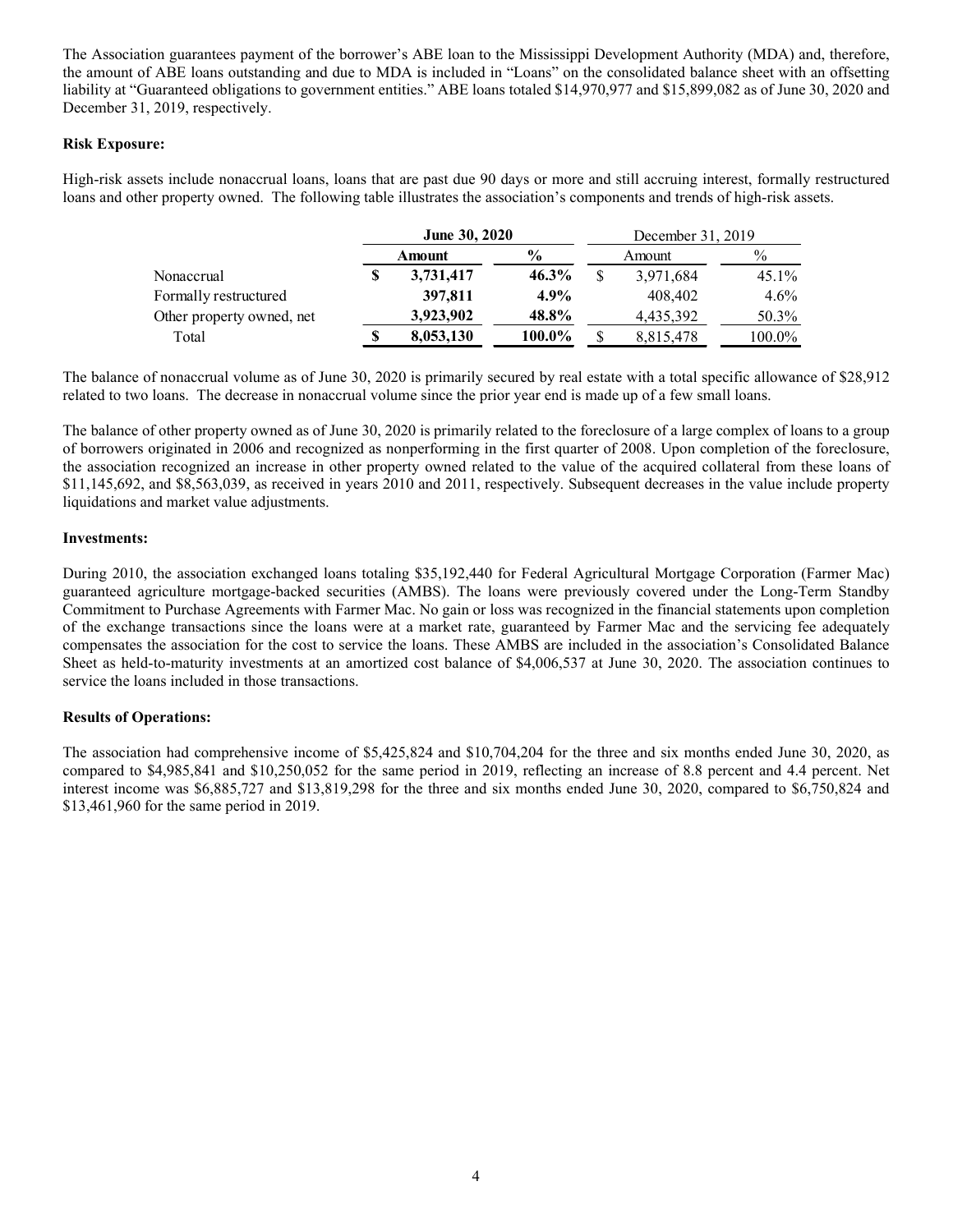|                               |   |                                              |             |            | <b>Six Months Ended</b>   |               |    |            |  |
|-------------------------------|---|----------------------------------------------|-------------|------------|---------------------------|---------------|----|------------|--|
|                               |   | <b>June 30,</b>                              |             |            | June 30,                  |               |    |            |  |
|                               |   | 2020                                         |             |            | 2019                      |               |    |            |  |
|                               |   | Average<br><b>Balance</b><br><b>Interest</b> |             |            | Average                   |               |    |            |  |
|                               |   |                                              |             |            |                           | Balance       |    | Interest   |  |
| Loans                         | S | 1,128,343,172                                | $\mathbf S$ | 26,711,039 | $\mathcal{S}$             | 1,051,006,059 | \$ | 26,481,930 |  |
| Investments                   |   | 4,468,625                                    |             | 103,802    |                           | 5,761,159     |    | 145,472    |  |
| Total interest-earning assets |   | 1,132,811,797                                |             | 26,814,841 |                           | 1,056,767,218 |    | 26,627,402 |  |
| Interest-bearing liabilities  |   | 971,959,467                                  |             | 12,995,543 |                           | 905,334,953   |    | 13,165,442 |  |
| Impact of capital             | S | 160,852,331                                  |             |            | $\boldsymbol{\mathsf{S}}$ | 151,432,265   |    |            |  |
| Net interest income           |   |                                              | \$          | 13,819,298 |                           |               | \$ | 13,461,960 |  |
|                               |   |                                              |             |            |                           |               |    |            |  |
|                               |   | 2020                                         |             |            |                           | 2019          |    |            |  |
|                               |   | <b>Average Yield</b>                         |             |            |                           | Average Yield |    |            |  |
| Yield on loans                |   | 4.76%                                        |             |            |                           | 5.08%         |    |            |  |
| Yield on investments          |   | $4.67\%$                                     |             |            | 5.09%                     |               |    |            |  |
| Total yield on interest-      |   |                                              |             |            |                           |               |    |            |  |
| earning assets                |   | 4.76%                                        |             |            |                           | 5.08%         |    |            |  |
| Cost of interest-bearing      |   |                                              |             |            |                           |               |    |            |  |
| liabilities                   |   | 2.69%                                        |             |            |                           | 2.93%         |    |            |  |
| Interest rate spread          |   | $2.07\%$                                     |             |            |                           | 2.15%         |    |            |  |
| Net interest income as a      |   |                                              |             |            |                           |               |    |            |  |
| percentage of average         |   |                                              |             |            |                           |               |    |            |  |
| earning assets                |   | 2.45%                                        |             |            |                           | 2.57%         |    |            |  |
|                               |   |                                              |             |            |                           |               |    |            |  |

|                               | Six months ended:<br>June 30, 2020 vs. June 30, 2019 |           |  |               |   |              |  |
|-------------------------------|------------------------------------------------------|-----------|--|---------------|---|--------------|--|
|                               | Increase (decrease) due to                           |           |  |               |   |              |  |
|                               |                                                      | Volume    |  | Rate          |   | <b>Total</b> |  |
| Interest income - loans       |                                                      | 1,954,051 |  | \$(1,724,942) | S | 229,109      |  |
| Interest income - investments |                                                      | (32, 727) |  | (8,943)       |   | (41,670)     |  |
| Total interest income         |                                                      | 1,921,324 |  | (1,733,885)   |   | 187,439      |  |
| Interest expense              |                                                      | 971,544   |  | (1, 141, 443) |   | (169, 899)   |  |
| Net interest income           |                                                      | 949,780   |  | (592, 442)    | S | 357,338      |  |

Interest income for the three and six months ended June 30, 2020, increased by \$400,137 and \$187,439, or 3.0 percent and 0.7 percent respectively, from the same period of 2019, primarily due to an increase in earning assets and mitigated by a decline in offering rates. Interest expense for the three and six months ended June 30, 2020, decreased by \$535,040 and \$169,899, or 7.9 percent and 1.3 percent, from the same period of 2019 due to a decrease in interest rates offset by an increase in average debt volume. Average loan volume for the second quarter of 2020 was \$1,128,343,172, compared to \$1,051,006,059 in the second quarter of 2019. The average net interest rate spread on the loan portfolio for the second quarter of 2020 was 2.07 percent, compared to 2.15 percent in the second quarter of 2019.

The association's return on average assets for the six months ended June 30, 2020, was 1.83 compared to 1.88 percent for the same period in 2019. The association's return on average equity for the six months ended June 30, 2020, was 12.12 percent, compared to 12.35 percent for the same period in 2019.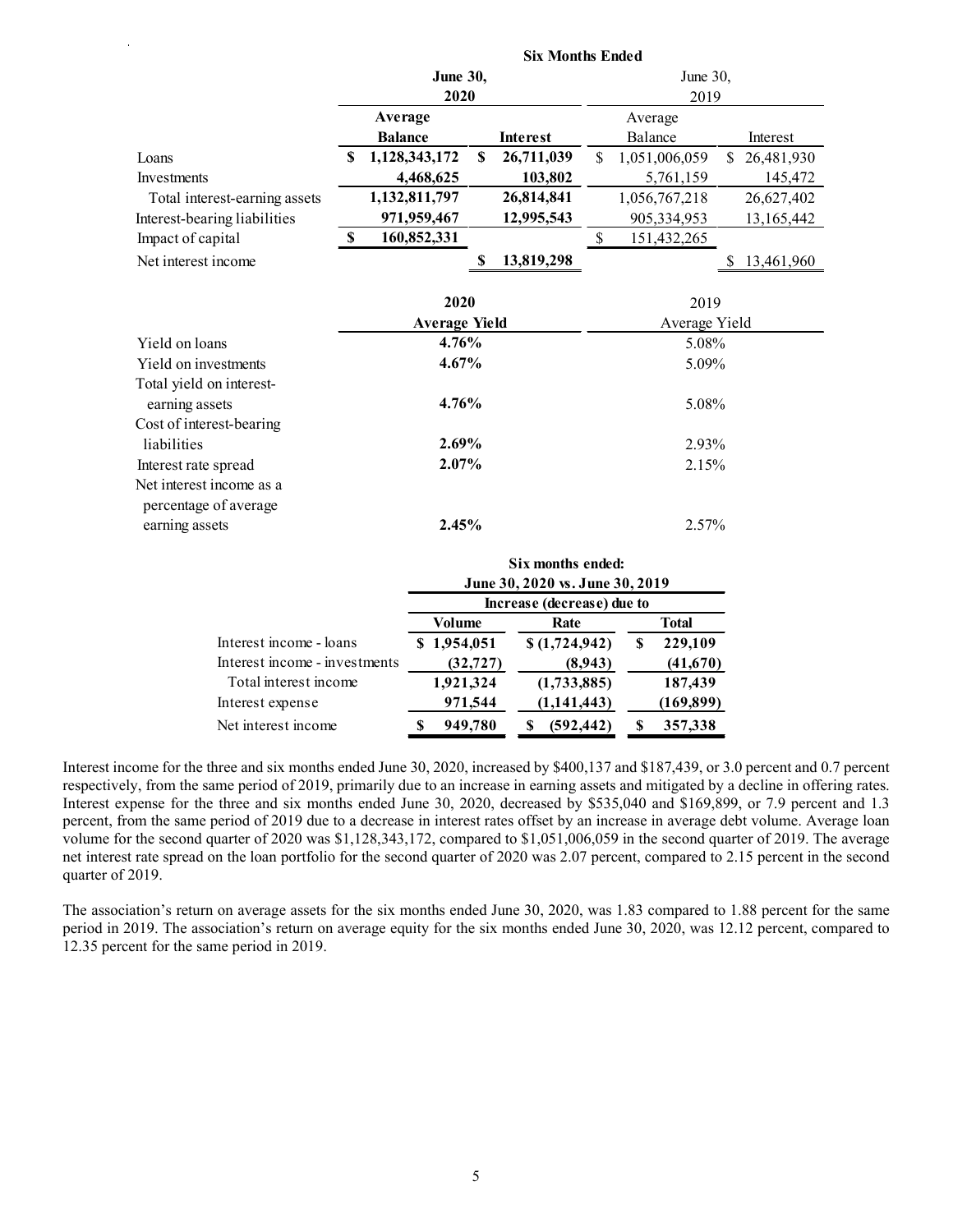## **Liquidity and Funding Sources:**

The association secures the majority of its lendable funds from the Farm Credit Bank of Texas (the bank), which obtains its funds through the issuance of System-wide obligations and with lendable equity. The following schedule summarizes the association's borrowings.

|                                  | <b>June 30,</b> | December 31,  |
|----------------------------------|-----------------|---------------|
|                                  | 2020            | 2019          |
| Note payable to the bank         | 997,279,361     | 958, 141, 466 |
| Accrued interest on note payable | 1,991,979       | 2,336,230     |
| Total                            | 999,271,340     | 960,477,696   |

The association operates under a general financing agreement (GFA) with the bank. The current GFA is effective through September 30, 2020. The primary source of liquidity and funding for the association is a direct loan from the bank. The outstanding balance of \$997,279,361 as of June 30, 2020, is recorded as a liability on the association's balance sheet. The note carried a weighted average interest rate of 2.38 percent at June 30, 2020. The indebtedness is collateralized by a pledge of substantially all of the association's assets to the bank and is governed by the general financing agreement. The increase in note payable to the bank and related accrued interest payable since December 31, 2019, is due to the association's increase in loan volume and increase in the direct loan rate. The association's own funds, which represent the amount of the association's loan portfolio funded by the association's equity, were \$141,838,816 at June 30, 2020. The maximum amount the association may borrow from the bank as of June 30, 2020, was \$1,148,371,420 as defined by the general financing agreement. The indebtedness continues in effect until the expiration date of the general financing agreement, which is September 30, 2020, unless sooner terminated by the bank upon the occurrence of an event of default, or by the association, in the event of a breach of this agreement by the bank, upon giving the bank 30 calendar days' prior written notice, or in all other circumstances, upon giving the bank 120 days' prior written notice.

## **Capital Resources:**

The association's capital position increased by \$10,809,999 at June 30, 2020, compared to December 31, 2019. The association's debt as a percentage of members' equity was 5.57:1 as of June 30, 2020, compared to 5.78:1 as of December 31, 2019.

Farm Credit Administration regulations require us to maintain minimums for various regulatory capital ratios. New regulations became effective January 1, 2017, which replaced the previously required core surplus and total surplus ratios with common equity tier 1, tier 1 capital, and total capital risk-based capital ratios. The new regulations also added tier 1 leverage and unallocated retained earnings and equivalents (UREE) ratios. The permanent capital ratio continues to remain in effect, with some modifications to align with the new regulations. As of June 30, 2020, the association exceeded all regulatory capital requirements.

#### **Significant Recent Accounting Pronouncements:**

Refer to Note 1 – "Organization and Significant Accounting Policies" in this quarterly report for disclosures of recent accounting pronouncements which may impact the associations consolidated financial position and results of operations and for critical accounting policies.

## **Relationship With the Farm Credit Bank of Texas**:

The association's financial condition may be impacted by factors that affect the bank. The financial condition and results of operations of the bank may materially affect the stockholder's investment in the association. The Management's Discussion and Analysis and Notes to Financial Statements contained in the 2019 Annual Report of Association more fully describe the association's relationship with the bank.

The annual and quarterly stockholder reports of the bank are available free of charge, upon request. These reports can be obtained by writing to Farm Credit Bank of Texas, Corporate Communications, P.O. Box 202590, Austin, Texas 78720, or by calling (512) 483- 9204. The annual and quarterly stockholder reports for the bank are also available on its website at *www.farmcreditbank.com.*

The association's quarterly stockholder reports are also available free of charge, upon request. These reports can be obtained by writing to Southern AgCredit, ACA, 402 West Parkway Place, Ridgeland, MS 39157 or calling 601-499-2820. The annual and quarterly stockholder reports for the association are also available on its website at *www.southernagcredit.com.* Copies of the association's quarterly stockholder reports can also be requested by e-mailing *dlsouthernagcreditadmin@farmcreditbank.com.*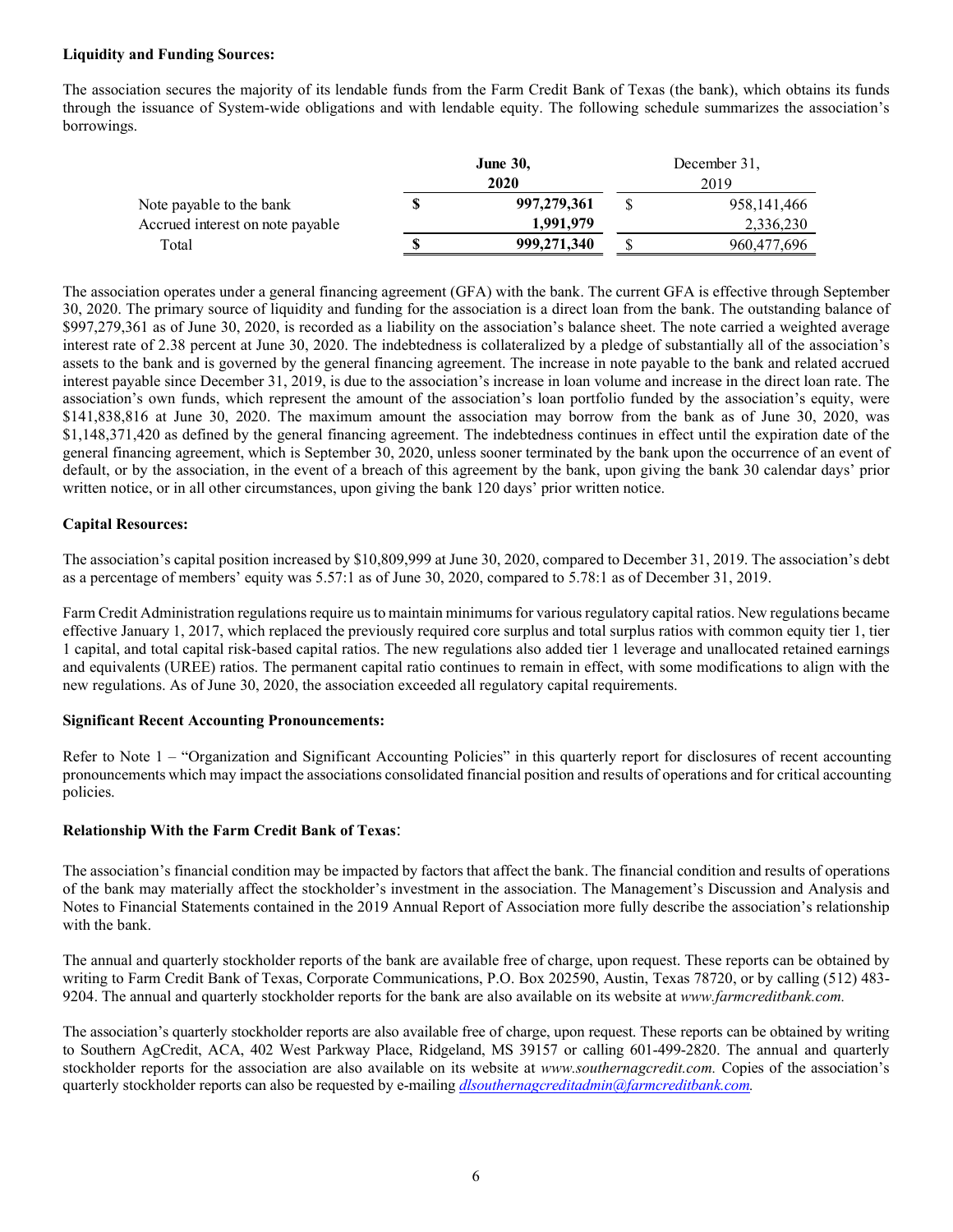# **SOUTHERN AGCREDIT, ACA**

# **CONSOLIDATED BALANCE SHEET**

|                                               | <b>June 30,</b><br>2020<br>(unaudited) |             | December 31,<br>2019 |
|-----------------------------------------------|----------------------------------------|-------------|----------------------|
| <b>ASSETS</b>                                 | \$                                     | $\mathbf S$ |                      |
| Cash                                          | 6,022<br>4,006,537                     |             | 25,095               |
| Investments<br>Loans                          | 1,155,289,952                          |             | 5,495,707            |
| Less: allowance for loan losses               | 1,521,800                              |             | 1,118,166,820        |
| Net loans                                     | 1,153,768,152                          |             | 1,204,690            |
| Accrued interest receivable                   |                                        |             | 1,116,962,130        |
| Loans                                         | 10,330,973                             |             | 9,870,265            |
| Investments                                   | 22,469                                 |             | 127,313              |
| Investment in and receivable from the Farm    |                                        |             |                      |
| Credit Bank of Texas:                         |                                        |             |                      |
| Capital stock                                 | 18,533,000                             |             | 18,533,000           |
| Other                                         | 2,868,905                              |             | 1,974,729            |
| Other property owned, net                     | 3,923,902                              |             | 4,435,392            |
| Premises and equipment, net                   | 9,169,379                              |             | 9,233,855            |
| Other assets                                  | 1,125,193                              |             | 1,145,872            |
| Total assets                                  | \$<br>1,203,754,532                    | \$          | 1,167,803,358        |
| <b>LIABILITIES</b>                            |                                        |             |                      |
| Note payable to the Farm Credit Bank of Texas | \$<br>997,279,361                      | \$          | 958,141,466          |
| Guaranteed obligations to government entities | 14,970,977                             |             | 15,899,082           |
| Advance conditional payments                  | 86,119                                 |             | 148,249              |
| Accrued interest payable                      | 1,991,979                              |             | 2,336,230            |
| Drafts outstanding                            | 514,471                                |             | 598,395              |
| Patronage distributions payable               |                                        |             | 10,090,899           |
| Other liabilities                             | 5,875,500                              |             | 8,362,911            |
| Total liabilities                             | 1,020,718,407                          |             | 995,577,232          |
| <b>MEMBERS' EQUITY</b>                        |                                        |             |                      |
| Capital stock and participation certificates  | 4,681,470                              |             | 4,575,675            |
| Additional paid-in capital                    | 10,238,891                             |             | 10,238,891           |
| Unallocated retained earnings                 | 168,434,274                            |             | 157,725,330          |
| Accumulated other comprehensive income (loss) | (318,510)                              |             | (313,770)            |
| Total members' equity                         | 183,036,125                            |             | 172,226,126          |
| Total liabilities and members' equity         | \$<br>1,203,754,532                    | $\$$        | 1,167,803,358        |

The accompanying notes are an integral part of these combined financial statements.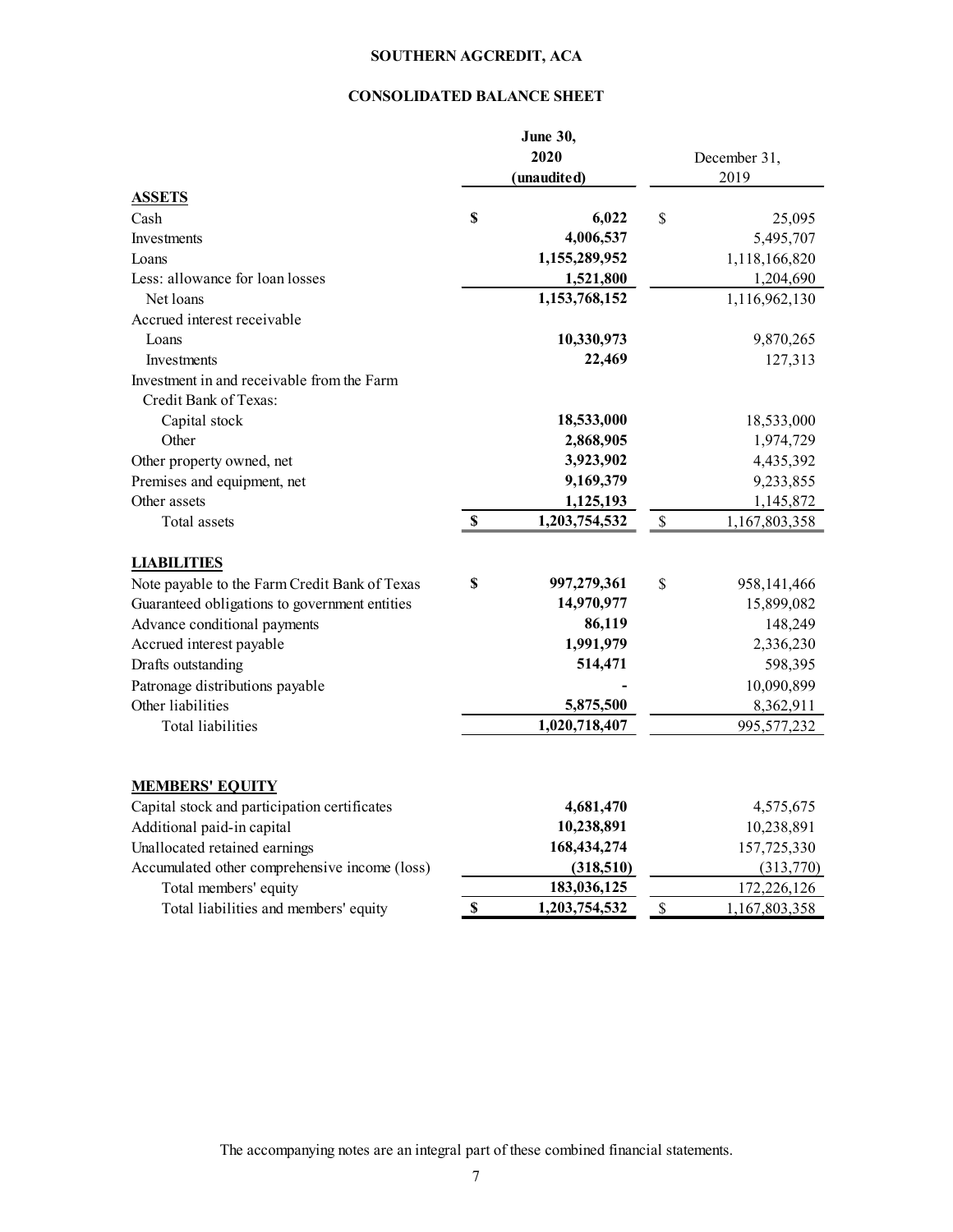#### **SOUTHERN AGCREDIT, ACA**

#### **CONSOLIDATED STATEMENTS OF COMPREHENSIVE INCOME**

(unaudited)

|                                                    | <b>Quarter Ended</b><br>June 30, |    |            | <b>Six Months Ended</b><br>June 30, |            |    |            |
|----------------------------------------------------|----------------------------------|----|------------|-------------------------------------|------------|----|------------|
|                                                    | 2020                             |    | 2019       |                                     | 2020       |    | 2019       |
| <b>INTEREST INCOME</b>                             |                                  |    |            |                                     |            |    |            |
| Loans                                              | \$<br>13,066,712                 | \$ | 13,440,018 | \$                                  | 26,711,039 | \$ | 26,481,930 |
| Investments                                        | 45,582                           |    | 72,413     |                                     | 103,802    |    | 145,472    |
| Total interest income                              | 13,112,294                       |    | 13,512,431 |                                     | 26,814,841 |    | 26,627,402 |
| <b>INTEREST EXPENSE</b>                            |                                  |    |            |                                     |            |    |            |
| Note payable to the Farm Credit Bank of Texas      | 6,226,516                        |    | 6,761,606  |                                     | 12,995,452 |    | 13,165,440 |
| Advance conditional payments                       | 51                               |    |            |                                     | 91         |    | 2          |
| Total interest expense                             | 6,226,567                        |    | 6,761,607  |                                     | 12,995,543 |    | 13,165,442 |
| Net interest income                                | 6,885,727                        |    | 6,750,824  |                                     | 13,819,298 |    | 13,461,960 |
| <b>PROVISION FOR LOAN LOSSES</b>                   | 59,904                           |    | 133,445    |                                     | 313,904    |    | 100,486    |
| Net interest income after                          |                                  |    |            |                                     |            |    |            |
| provision for loan losses                          | 6,825,823                        |    | 6,617,379  |                                     | 13,505,394 |    | 13,361,474 |
| <b>NONINTEREST INCOME</b>                          |                                  |    |            |                                     |            |    |            |
| Income from the Farm Credit Bank of Texas:         |                                  |    |            |                                     |            |    |            |
| Patronage income                                   | 1,245,837                        |    | 1,029,103  |                                     | 2,505,936  |    | 2,051,036  |
| Loan fees                                          | 167,215                          |    | 103,907    |                                     | 277,303    |    | 186,565    |
| Financially related services income                | 145                              |    | 142        |                                     | 279        |    | 330        |
| Gain (loss) on other property owned, net           | (5, 545)                         |    | (29, 317)  |                                     | (19,071)   |    | (43, 334)  |
| Gain (loss) on sale of premises and equipment, net |                                  |    | 88,323     |                                     |            |    | 88,323     |
| Other noninterest income                           | 904                              |    | 9,074      |                                     | 296,617    |    | 255,539    |
| Total noninterest income                           | 1,408,556                        |    | 1,201,232  |                                     | 3,061,064  |    | 2,538,459  |
| <b>NONINTEREST EXPENSES</b>                        |                                  |    |            |                                     |            |    |            |
| Salaries and employee benefits                     | 1,523,337                        |    | 1,396,518  |                                     | 3,001,012  |    | 2,771,696  |
| Occupancy and equipment                            | 274,608                          |    | 238,837    |                                     | 565,664    |    | 464,471    |
| Insurance Fund premiums                            | 169,272                          |    | 175,838    |                                     | 335,290    |    | 346,890    |
| Other components of net periodic postretirement    |                                  |    |            |                                     |            |    |            |
| benefit cost                                       | 41,364                           |    | 47,783     |                                     | 82,728     |    | 95,566     |
| Other noninterest expense                          | 797,604                          |    | 970,419    |                                     | 1,872,820  |    | 1,964,508  |
| Total noninterest expenses                         | 2,806,185                        |    | 2,829,395  |                                     | 5,857,514  |    | 5,643,131  |
| Income before income taxes                         | 5,428,194                        |    | 4,989,216  |                                     | 10,708,944 |    | 10,256,802 |
| <b>NET INCOME</b>                                  | 5,428,194                        |    | 4,989,216  |                                     | 10,708,944 |    | 10,256,802 |
| Other comprehensive income:                        |                                  |    |            |                                     |            |    |            |
| Change in postretirement benefit plans             | (2,370)                          |    | (3,375)    |                                     | (4,740)    |    | (6,750)    |
| Other comprehensive income, net of tax             | (2,370)                          |    | (3,375)    |                                     | (4,740)    |    | (6,750)    |
| <b>COMPREHENSIVE INCOME</b>                        | \$<br>5,425,824                  | \$ | 4,985,841  | $\mathbb S$                         | 10,704,204 | \$ | 10,250,052 |

The accompanying notes are an integral part of these combined financial statements.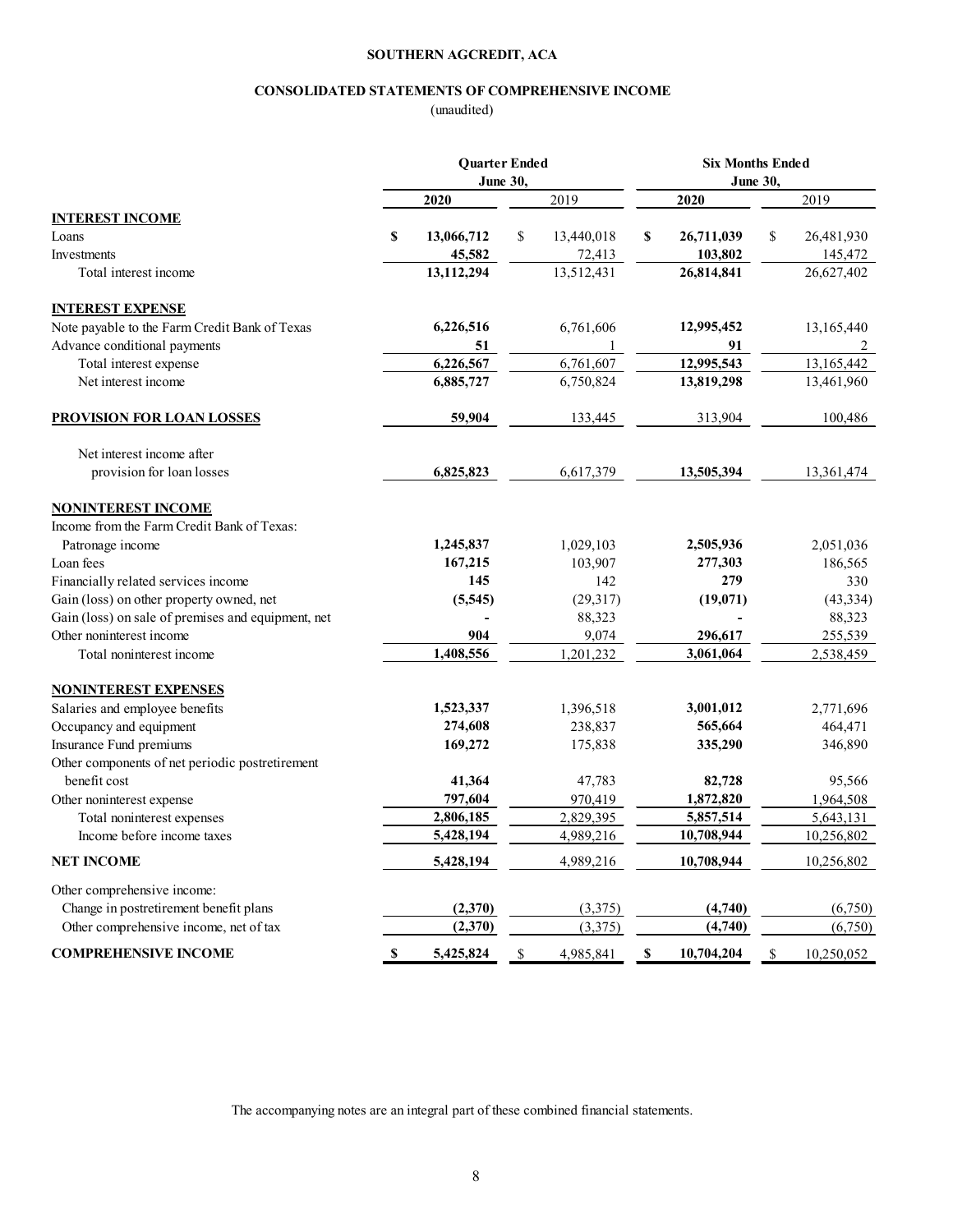#### **SOUTHERN AGCREDIT, ACA**

#### **CONSOLIDATED STATEMENT OF CHANGES IN MEMBERS' EQUITY**

(unaudited)

|                                                                                                  |                                                        |    | $\mu$                                |    |                                         |                                                        |               |                                    |
|--------------------------------------------------------------------------------------------------|--------------------------------------------------------|----|--------------------------------------|----|-----------------------------------------|--------------------------------------------------------|---------------|------------------------------------|
|                                                                                                  | Capital Stock/<br>Participation<br><b>Certificates</b> |    | <b>Additional</b><br>Paid-in-Capital |    | <b>Retained Earnings</b><br>Unallocated | Accumulated<br>Other<br>Comprehensive<br>Income (Loss) |               | Total<br>Members'<br><b>Equity</b> |
| Balance at December 31, 2018<br>Comprehensive income                                             | \$<br>4,377,950                                        | \$ | 10,238,891                           | S. | 147,710,148<br>10,256,802               | \$<br>(108, 017)<br>(6,750)                            | <sup>\$</sup> | 162,218,972<br>10,250,052          |
| Capital stock/participation certificates<br>issued                                               | 363,925                                                |    |                                      |    |                                         |                                                        |               | 363,925                            |
| Capital stock/participation certificates<br>and allocated retained earnings retired              | (297,790)                                              |    |                                      |    |                                         |                                                        |               | (297,790)                          |
| Balance at June 30, 2019                                                                         | 4,444,085                                              | S. | 10,238,891                           | S  | 157,966,950                             | \$<br>(114,767)                                        | S.            | 172,535,159                        |
| Balance at December 31, 2019<br>Comprehensive income<br>Capital stock/participation certificates | \$<br>4,575,675                                        | \$ | 10,238,891                           | S. | 157,725,330<br>10,708,944               | \$<br>(313,770)<br>(4,740)                             | S.            | 172,226,126<br>10,704,204          |
| issued                                                                                           | 463,130                                                |    |                                      |    |                                         |                                                        |               | 463,130                            |
| Capital stock/participation certificates<br>and allocated retained earnings retired              | (357, 335)                                             |    |                                      |    |                                         |                                                        |               | (357, 335)                         |
| Balance at June 30, 2020                                                                         | 4,681,470                                              |    | 10,238,891                           |    | 168,434,274                             | \$<br>(318, 510)                                       |               | 183,036,125                        |

**SOUTHERN AGCREDIT, ACA** The accompanying notes are an integral part of these combined financial statements.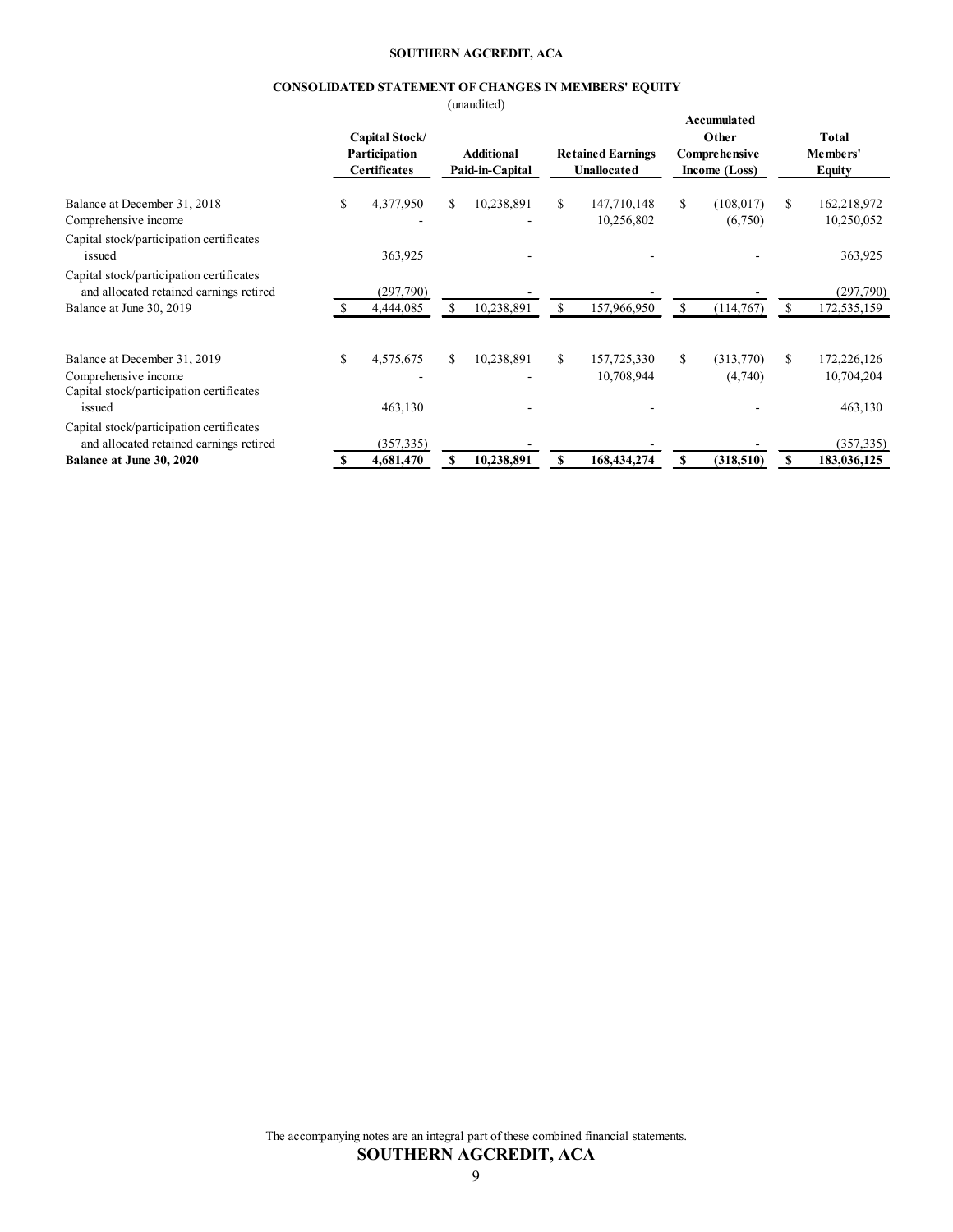# **NOTES TO THE CONSOLIDATED FINANCIAL STATEMENTS**

(UNAUDITED)

# **NOTE 1 — ORGANIZATION AND SIGNIFICANT ACCOUNTING POLICIES:**

Southern AgCredit, ACA, including its wholly-owned subsidiaries, Southern AgCredit, PCA and Southern AgCredit, FLCA (collectively called "the association"), is a member-owned cooperative which provides credit and credit-related services to, or for the benefit of, eligible borrowers/stockholders for qualified agricultural purposes in the counties of Adams, Amite, Carroll, Claiborne, Clarke, Copiah, Covington, Forrest, Franklin, George, Greene, Grenada, Hancock, Harrison, Hinds, Holmes, Humphreys, Issaquena, Jackson, Jasper, Jefferson, Jefferson Davis, Jones, Kemper, Lamar, Lauderdale, Lawrence, Leake, Leflore, Lincoln, Madison, Marion, Montgomery, Neshoba, Newton, Pearl River, Perry, Pike, Rankin, Scott, Sharkey, Simpson, Smith, Stone, Walthall, Warren, Washington, Wayne, Wilkinson and Yazoo in the state of Mississippi, as well as the parishes of Bienville, Bossier, Caddo, Claiborne, DeSoto, Jackson, Lincoln, Ouachita (west of Ouachita River), Red River, Union and Webster in the state of Louisiana. In addition, the association is the single owner of Parkway Place Investments, LLC, which was organized for the purpose of holding and managing foreclosed property for which the assets, liabilities and results of operation have been consolidated in the association's financial statements. The association is a lending institution of the Farm Credit System (the System), which was established by Acts of Congress to meet the needs of American agriculture.

The accompanying unaudited financial statements have been prepared in accordance with accounting principles generally accepted in the U.S. (GAAP) for interim financial information. Accordingly, they do not include all of the disclosures required by GAAP for annual financial statements and should be read in conjunction with the audited financial statements as of and for the year ended December 31, 2019, as contained in the 2019 Annual Report to Stockholders.

In the opinion of management, the accompanying consolidated financial statements contain all adjustments necessary for a fair presentation of the interim financial condition and results of operations and conform with generally accepted accounting principles (GAAP), except for the inclusion of a statement of cash flows. GAAP requires a business enterprise that provides a set of financial statements reporting both financial position and results of operations to also provide a statement of cash flows for each period for which results of operations are provided. In regulations issued by FCA, associations have the option to exclude statements of cash flows in interim financial statements. Therefore, the association has elected not to include a statement of cash flows in these consolidated financial statements. These interim financial statements should be read in conjunction with the audited financial statements as of and for the year ended December 31, 2019, as contained in the 2019 Annual Report to Stockholders. The preparation of financial statements in accordance with GAAP requires management to make estimates and assumptions that affect the amounts reported in the financial statements and accompanying notes. Actual results could differ from those estimates. The results of operations for interim periods are not necessarily indicative of the results to be expected for the full year ending December 31, 2020. Descriptions of the significant accounting policies are included in the 2019 Annual Report to Stockholders. In the opinion of management, these policies and the presentation of the interim financial condition and results of operations conform with GAAP and prevailing practices within the banking industry.

In March 2020, the Financial Accounting Standards Board (FASB) issued guidance entitled "Facilitation of the Effects of Reference Rate Reform on Financial Reporting." The guidance provides optional expedients and exceptions for applying GAAP to contracts, hedging relationships and other transactions affected by reference rate reform. The guidance simplifies the accounting evaluation of contract modifications that replace a reference rate affected by reference rate reform and contemporaneous modifications of other contracts related to the replacement of the reference rate. With respect to hedge accounting, the guidance allows amendment of formal designation and documentation of hedging relationships in certain circumstances as a result of reference rate reform and provides additional expedients for different types of hedges, if certain criteria are met. The optional amendments are effective as of March 12, 2020, through December 31, 2022. The institution is evaluating the impact of adoption on the institution's financial condition and its results of operations.

In December 2019, the FASB issued guidance entitled "Simplifying the Accounting for Income Taxes." This guidance eliminates certain intra period tax allocations, foreign deferred tax recognition and interim period tax calculations. In addition, the guidance simplifies disclosure regarding capital and franchise taxes, the allocation of goodwill in business combinations, subsidiary financial statements and other disclosures. The new guidance is intended to eliminate and/or simplify certain aspects of income tax accounting that are complex or that require significant judgment in application or presentation. The guidance becomes effective for fiscal years beginning after December 15, 2021. Early adoption of the guidance is permitted and the institution adopted this guidance on January 1, 2020. The adoption of this guidance did not materially impact the institution's financial condition or results of operations.

In August 2018, FASB issued guidance entitled "Customer's Accounting for Implementation Costs Incurred in a Cloud Computing Arrangement That Is a Service Cost." The guidance aligns the requirements for capitalizing implementation costs incurred in a hosting arrangement that is a service contract with the requirements for capitalizing implementation costs incurred to develop or obtain internal-use software (and hosting arrangements that include an internal-use software license). The accounting for the service element of a hosting arrangement that is a service contract is not affected by this guidance. This guidance became effective for interim and annual periods beginning after December 15, 2019. The guidance also requires an entity (customer) to expense the capitalized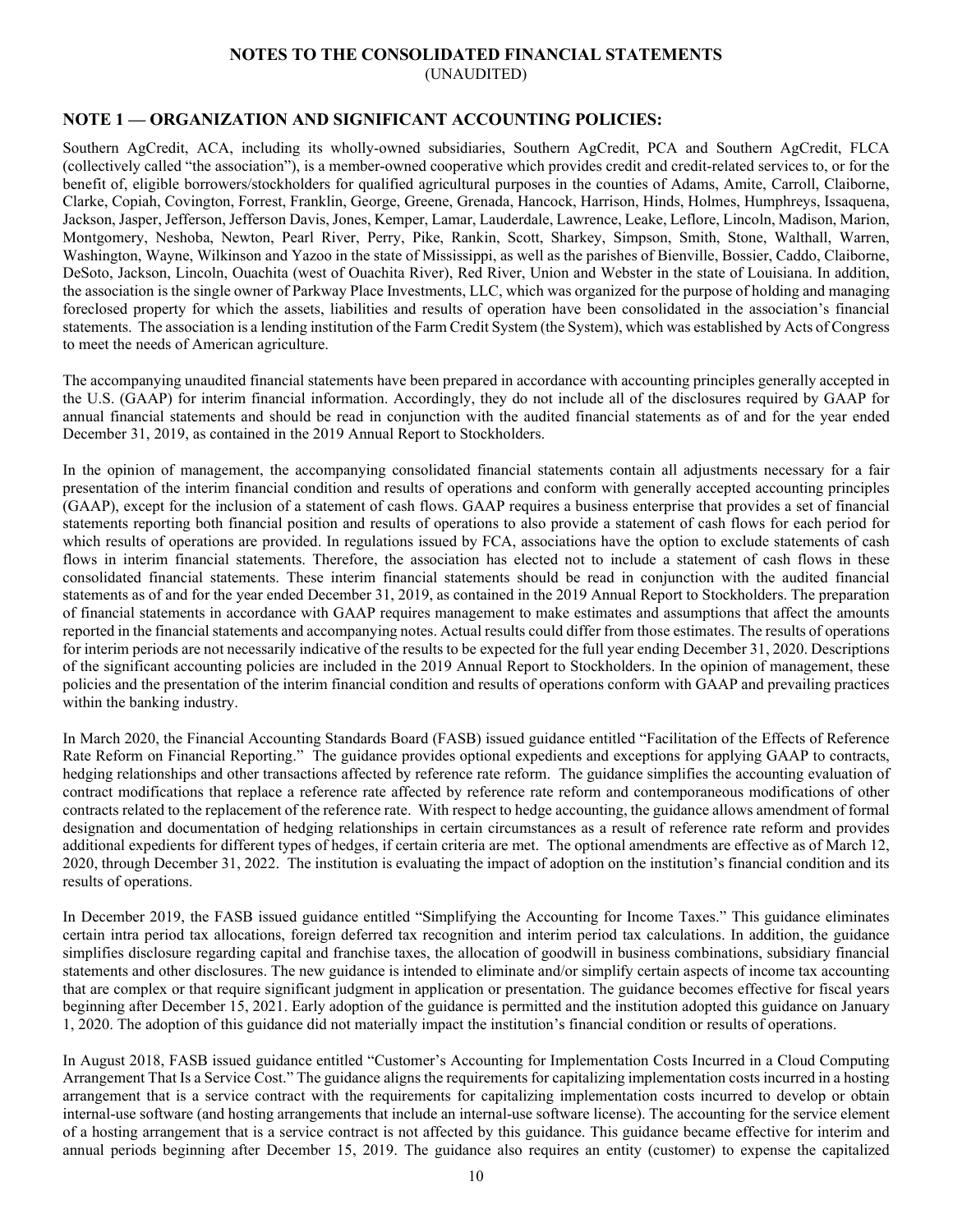implementation costs of a hosting arrangement that is a service contract over the term of the hosting arrangement. It further specifies where to present expense and payments in the financial statements. The guidance is to be applied on a retrospective or prospective basis to all implementation costs incurred after the date of adoption. The adoption of this guidance did not materially impact the Association's financial condition or its results of operations.

In August 2018, the FASB issued guidance entitled "Disclosure Framework — Changes to the Disclosure Requirements for Defined Benefit Plans." The guidance modifies the disclosure requirements for employers that sponsor defined benefit pension or other postretirement plans. This guidance becomes effective for fiscal years ending after December 15, 2020. Early adoption is permitted. The guidance is to be applied on a retrospective basis for all periods. The adoption of this guidance will not impact the Association's financial condition or its results of operations, but will impact the employee benefit plan disclosures.

In August 2018, the FASB issued guidance entitled "Disclosure Framework — Changes to the Disclosure Requirements for Fair Value Measurement." The guidance modifies the requirements on fair value measurements by removing, modifying or adding to the disclosures. This guidance became effective for interim and annual periods beginning after December 15, 2019. Early adoption was permitted and an entity was permitted to early adopt any removal or modified disclosures and delay adoption of the additional disclosures until their effective date. The Association early adopted the removal and modified disclosures during the fourth quarter of 2018. The adoption of this guidance did not impact the Association's financial condition or its results of operations but did impact the fair value measurements disclosures.

In June 2016, the FASB issued guidance entitled "Measurement of Credit Losses on Financial Instruments." The guidance replaces the current incurred loss impairment methodology with a methodology that reflects expected credit losses and requires consideration of a broader range of reasonable and supportable information to inform credit loss estimates. Credit losses relating to available-forsale securities would also be recorded through an allowance for credit losses. For public business entities that are not U.S. Securities and Exchange Commission filers this guidance was to become effective for interim and annual periods beginning after December 15, 2020, with early application permitted. In November 2019, the FASB issued an update that amends the mandatory effective date for this guidance for certain institutions. The change resulted from a change in the effective date philosophy that extends and simplifies the adoption by staggering the dates between large public entities and other entities. As a result of the change, the new credit loss standard, for those institutions qualifying for the delay, becomes effective for interim and annual reporting periods beginning after December 15, 2022, with early adoption permitted. The Association qualifies for the delay in the adoption date. The Association continues to evaluate the impact of adoption on the Association's financial condition and its results of operations.

The consolidated financial statements comprise the operations of the ACA and its wholly-owned subsidiaries. The preparation of these consolidated financial statements requires the use of management's estimates. The results for the quarter ended June 30, 2020, are not necessarily indicative of the results to be expected for the year ended December 31, 2019. Certain amounts in the prior period's financial statements have been reclassified to conform to current financial statement presentation.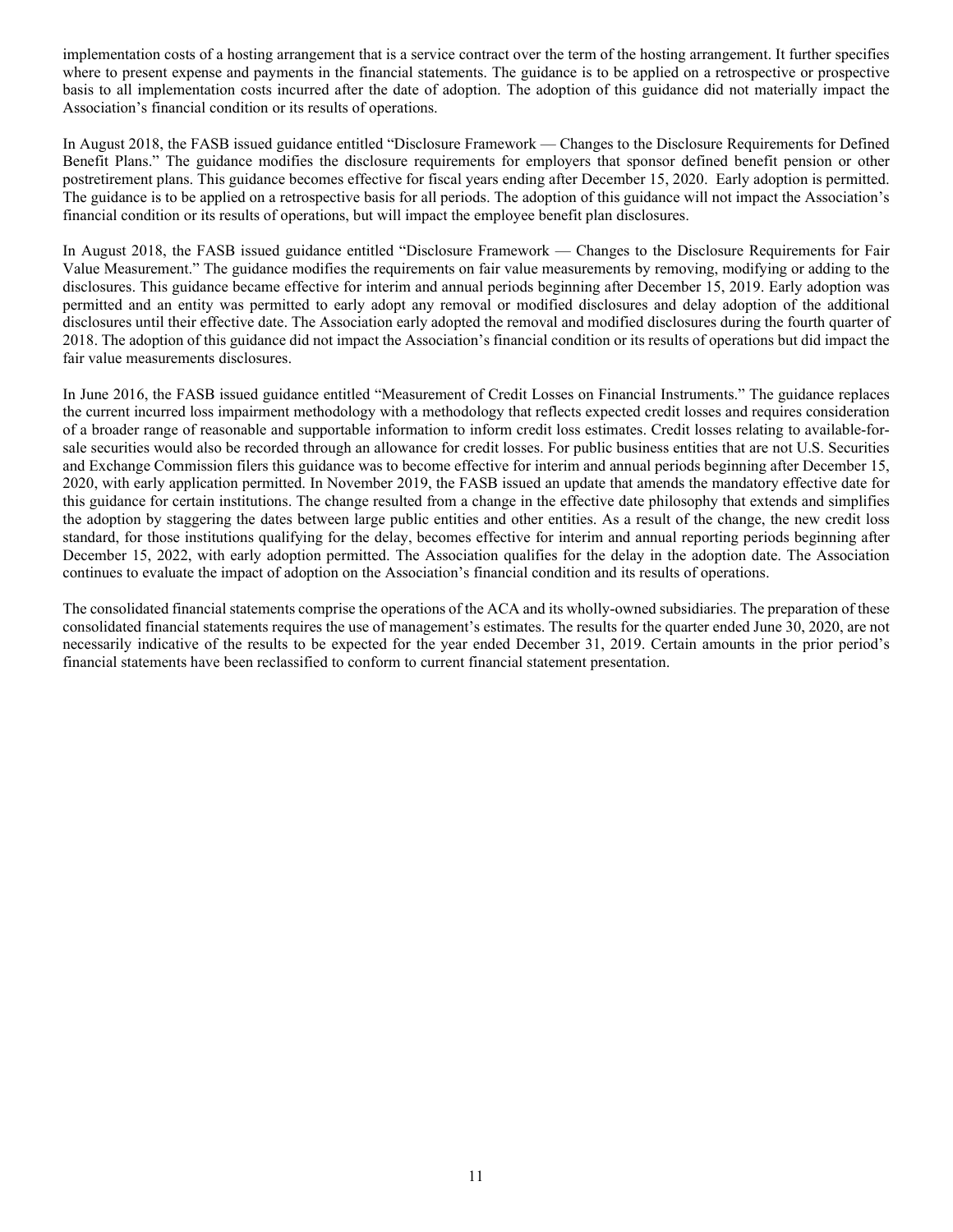# **NOTE 2 — INVESTMENTS:**

The association may hold mission-related and other investments. The Farm Credit Administration approves mission-related programs and other mission-related investments. In January 2010, \$35,192,440 of agricultural mortgage loans previously covered under a Long-Term Standby Commitment to Purchase agreement with the Federal Agricultural Mortgage Corporation (Farmer Mac) were securitized. No gain or loss was recognized in the financial statements upon completion of the securitization. Terms of the agreement call for a guarantee fee of 20-50 basis points to be paid to Farmer Mac, and for the association to receive a 30-basis-point fee for servicing the underlying loans.

| <b>June 30, 2020</b> |                                 |               |                   |                         |  |  |  |
|----------------------|---------------------------------|---------------|-------------------|-------------------------|--|--|--|
|                      | Gross                           | Gross         |                   |                         |  |  |  |
|                      | Amortized Unrealized Unrealized |               |                   | <b>Weighted Average</b> |  |  |  |
| Cost                 | Gains                           | <b>Losses</b> | <b>Fair Value</b> | Yield                   |  |  |  |
|                      |                                 |               |                   |                         |  |  |  |

The following is a summary of Farmer Mac agricultural mortgage-backed securities:

| December 31, 2019               |  |       |        |       |            |                  |
|---------------------------------|--|-------|--------|-------|------------|------------------|
|                                 |  | Gross |        | Gross |            |                  |
| Amortized Unrealized Unrealized |  |       |        |       |            | Weighted Average |
| Cost                            |  | Gains | Losses |       | Fair Value | Yield            |
|                                 |  |       |        |       |            |                  |

## **NOTE 3 — LOANS AND ALLOWANCE FOR LOAN LOSSES:**

A summary of loans follows:

|                               | <b>June 30,</b>    | December 31,         |
|-------------------------------|--------------------|----------------------|
|                               | 2020               | 2019                 |
| Loan Type                     | Amount             | Amount               |
| Production agriculture:       |                    |                      |
| Real estate mortgage          | S<br>968, 687, 506 | 953, 325, 033<br>\$. |
| Production and                |                    |                      |
| intermediate term             | 98,303,980         | 83,545,214           |
| Agribusiness:                 |                    |                      |
| Loans to cooperatives         | 6,246,974          | 2,613,188            |
| Processing and marketing      | 43,356,402         | 46,371,318           |
| Farm-related business         | 591,709            | 636,358              |
| Communication                 | 21,057,548         | 16,205,478           |
| Energy                        | 12,776,670         | 13,040,412           |
| Water and waste water         | 1,969,022          |                      |
| Rural residential real estate | 2,300,141          | 2,429,819            |
| Total                         | 1,155,289,952      | \$1,118,166,820      |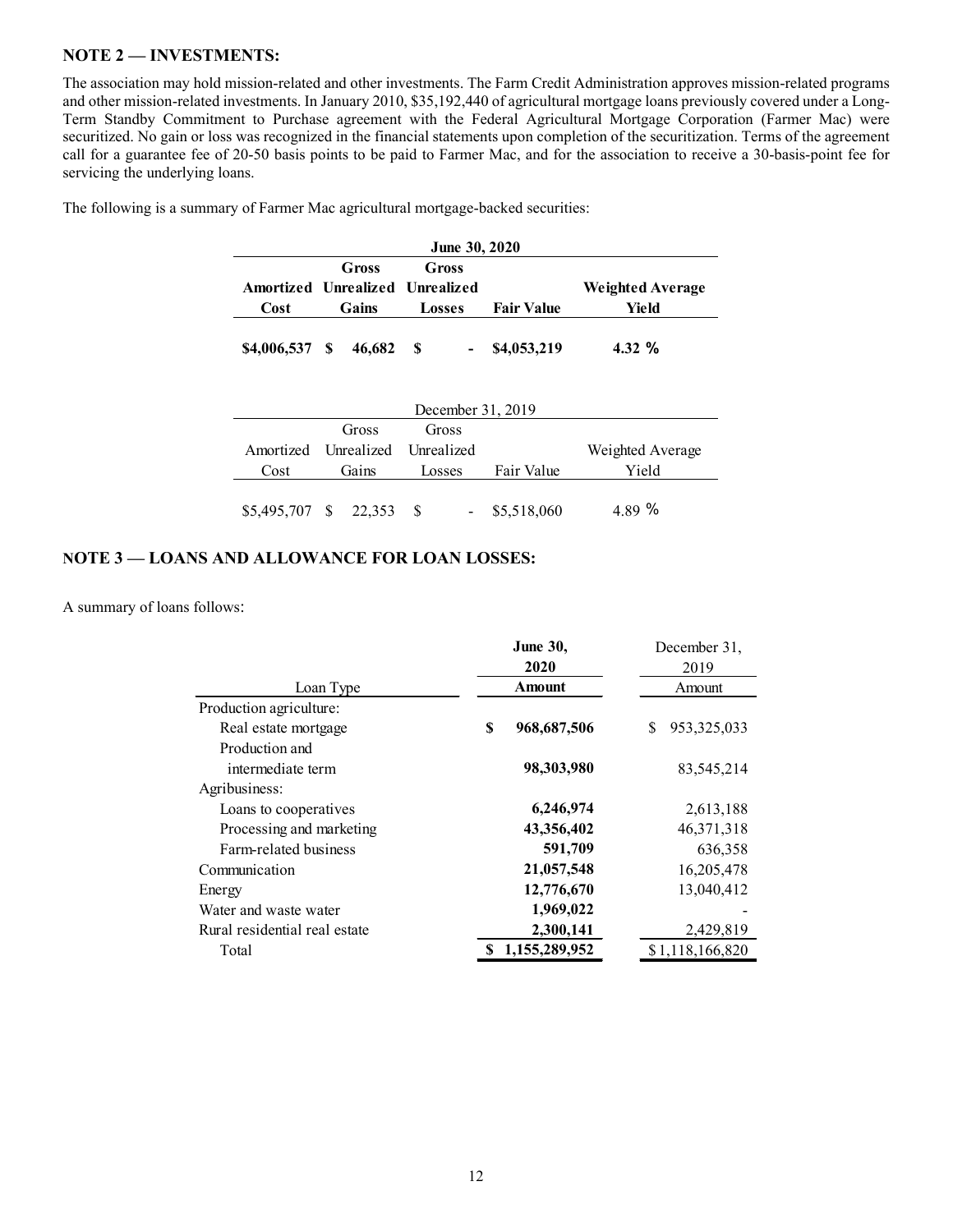The association purchases or sells participation interests with other parties in order to diversify risk, manage loan volume and comply with Farm Credit Administration regulations. The following table presents information regarding the balances of participations purchased and sold at June 30, 2020:

|                                  | Other Farm Credit Institutions |                        | Non-Farm Credit Institutions |                          | Total                       |                        |
|----------------------------------|--------------------------------|------------------------|------------------------------|--------------------------|-----------------------------|------------------------|
|                                  | Participations<br>Purchased    | Participations<br>Sold | Participations<br>Purchased  | Participations<br>Sold   | Participations<br>Purchased | Participations<br>Sold |
| Real estate mortgage             | 9,304,244<br>Y                 | \$3,866,202            | 354,268                      | S<br>-                   | 9,658,512<br>S.             | \$3,866,202            |
| Production and intermediate term | 9,738,441                      | 33,684,717             | $\overline{\phantom{a}}$     | $\overline{\phantom{0}}$ | 9,738,441                   | 33,684,717             |
| Agribusiness                     | 49,603,377                     |                        |                              | -                        | 49,603,377                  |                        |
| Communication                    | 21,057,548                     |                        |                              | $\overline{\phantom{a}}$ | 21,057,548                  |                        |
| Energy                           | 12,776,670                     |                        |                              | ۰                        | 12,776,670                  |                        |
| Water and waste water            | 1,969,022                      |                        |                              |                          | 1,969,022                   |                        |
| Total                            | \$104,449,302                  | \$37,550,919           | 354,268                      |                          | \$104,803,570               | \$37,550,919           |

The association is authorized under the Farm Credit Act to accept "advance conditional payments" (ACPs) from borrowers. To the extent the borrower's access to such ACPs is restricted and the legal right of setoff exists, the ACPs are netted against the borrower's related loan balance. Unrestricted advance conditional payments are included in other liabilities. ACPs are not insured, and interest is generally paid by the association on such balances. Balances of ACPs were \$86,119 and \$148,249 at June 30, 2020, and December 31, 2019, respectively.

Nonperforming assets (including related accrued interest) and related credit quality statistics are as follows:

|                                   |   | <b>June 30,</b><br>2020 | December 31,<br>2019 |  |  |
|-----------------------------------|---|-------------------------|----------------------|--|--|
| <b>Nonaccrual loans:</b>          |   |                         |                      |  |  |
| Real estate mortgage              | S | 3,727,559               | \$3,809,382          |  |  |
| Production and intermediate term  |   | 3,858                   | 162,302              |  |  |
| Total nonaccrual loans            |   | 3,731,417               | 3,971,684            |  |  |
| Accruing restructured loans:      |   |                         |                      |  |  |
| Real estate mortgage              |   | 320,954                 | 330,260              |  |  |
| Production and intermediate term  |   | 76,857                  | 78,142               |  |  |
| Total accruing restructured loans |   | 397,811                 | 408,402              |  |  |
| Total nonperforming loans         |   | 4,129,228               | 4,380,086            |  |  |
| Other property owned              |   | 3,923,902               | 4,435,392            |  |  |
| Total nonperforming assets        | S | 8,053,130               | \$ 8,815,478         |  |  |

One credit quality indicator utilized by the association is the Farm Credit Administration Uniform Loan Classification System that categorizes loans into five categories. The categories are defined as follows:

- Acceptable assets are expected to be fully collectible and represent the highest quality;
- Other assets especially mentioned (OAEM) assets are currently collectible but exhibit some potential weakness;
- Substandard assets exhibit some serious weakness in repayment capacity, equity and/or collateral pledged on the loan;
- Doubtful assets exhibit similar weaknesses to substandard assets; however, doubtful assets have additional weaknesses in existing factors, conditions and values that make collection in full highly questionable; and
- Loss assets are considered uncollectible.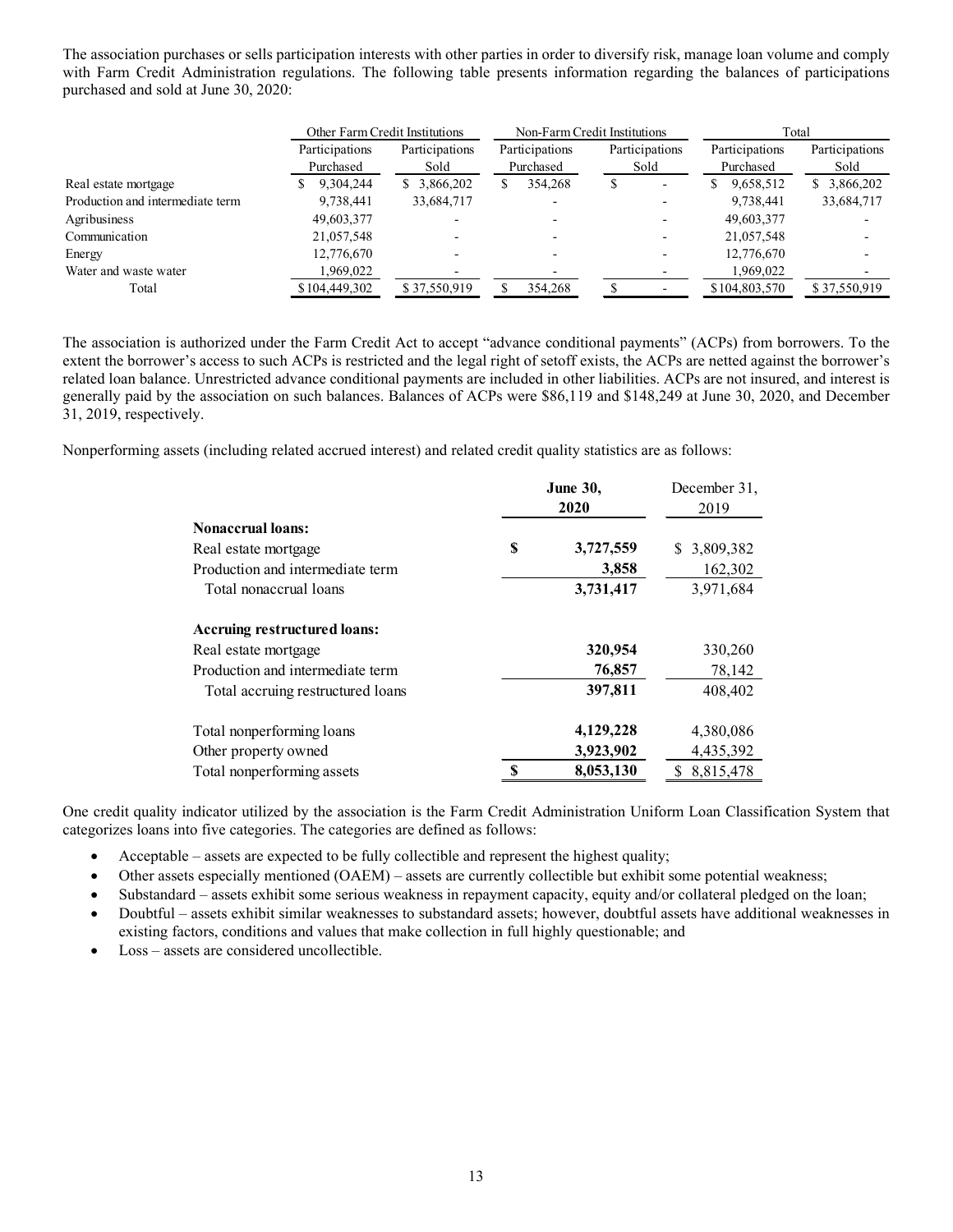The following table shows loans and related accrued interest as a percentage of total loans and related accrued interest receivable by loan type as of:

|                                  | <b>June 30,</b><br>2020 | December 31,<br>2019    |
|----------------------------------|-------------------------|-------------------------|
| Real estate mortgage             |                         |                         |
| Acceptable                       | 97.50%                  | 97.49<br>$\frac{0}{0}$  |
| <b>OAEM</b>                      | 1.79                    | 1.78                    |
| Substandard/doubtful             | 0.71                    | 0.73                    |
|                                  | 100.00                  | 100.00                  |
| Production and intermediate term |                         |                         |
| Acceptable                       | 97.15                   | 96.60                   |
| <b>OAEM</b>                      | 2.38                    | 2.61                    |
| Substandard/doubtful             | 0.47                    | 0.79                    |
|                                  | 100.00                  | 100.00                  |
| Loans to cooperatives            |                         |                         |
| Acceptable                       | 100.00                  | 100.00                  |
| <b>OAEM</b>                      |                         |                         |
| Substandard/doubtful             |                         |                         |
|                                  | 100.00                  | 100.00                  |
| Processing and marketing         |                         |                         |
| Acceptable                       | 92.90                   | 93.42                   |
| <b>OAEM</b>                      | 2.60                    | 6.58                    |
| Substandard/doubtful             | 4.50                    |                         |
|                                  | 100.00                  | 100.00                  |
| Farm-related business            |                         |                         |
| Acceptable                       | 100.00                  | 100.00                  |
| <b>OAEM</b>                      |                         |                         |
| Substandard/doubtful             |                         |                         |
|                                  | 100.00                  | 100.00                  |
| Communication                    |                         |                         |
| Acceptable                       | 100.00                  | 100.00                  |
| <b>OAEM</b>                      |                         |                         |
| Substandard/doubtful             |                         |                         |
|                                  | 100.00                  | 100.00                  |
| Energy                           |                         |                         |
| Acceptable                       | 100.00                  | 100.00                  |
| <b>OAEM</b>                      |                         |                         |
| Substandard/doubtful             |                         |                         |
|                                  | 100.00                  | 100.00                  |
| Rural residential real estate    |                         |                         |
| Acceptable                       | 100.00                  | 100.00                  |
| <b>OAEM</b>                      |                         |                         |
| Substandard/doubtful             |                         |                         |
|                                  | 100.00                  | 100.00                  |
| Water and waste water            |                         |                         |
| Acceptable                       | 100.00                  |                         |
| <b>OAEM</b>                      |                         |                         |
| Substandard/doubtful             |                         |                         |
|                                  | 100.00                  |                         |
| Total loans                      |                         |                         |
| Acceptable                       | 97.40                   | 97.33                   |
| <b>OAEM</b>                      | 1.80                    | 1.99                    |
| Substandard/doubtful             | $\boldsymbol{0.80}$     | 0.68                    |
|                                  | $100.00\%$              | 100.00<br>$\frac{0}{0}$ |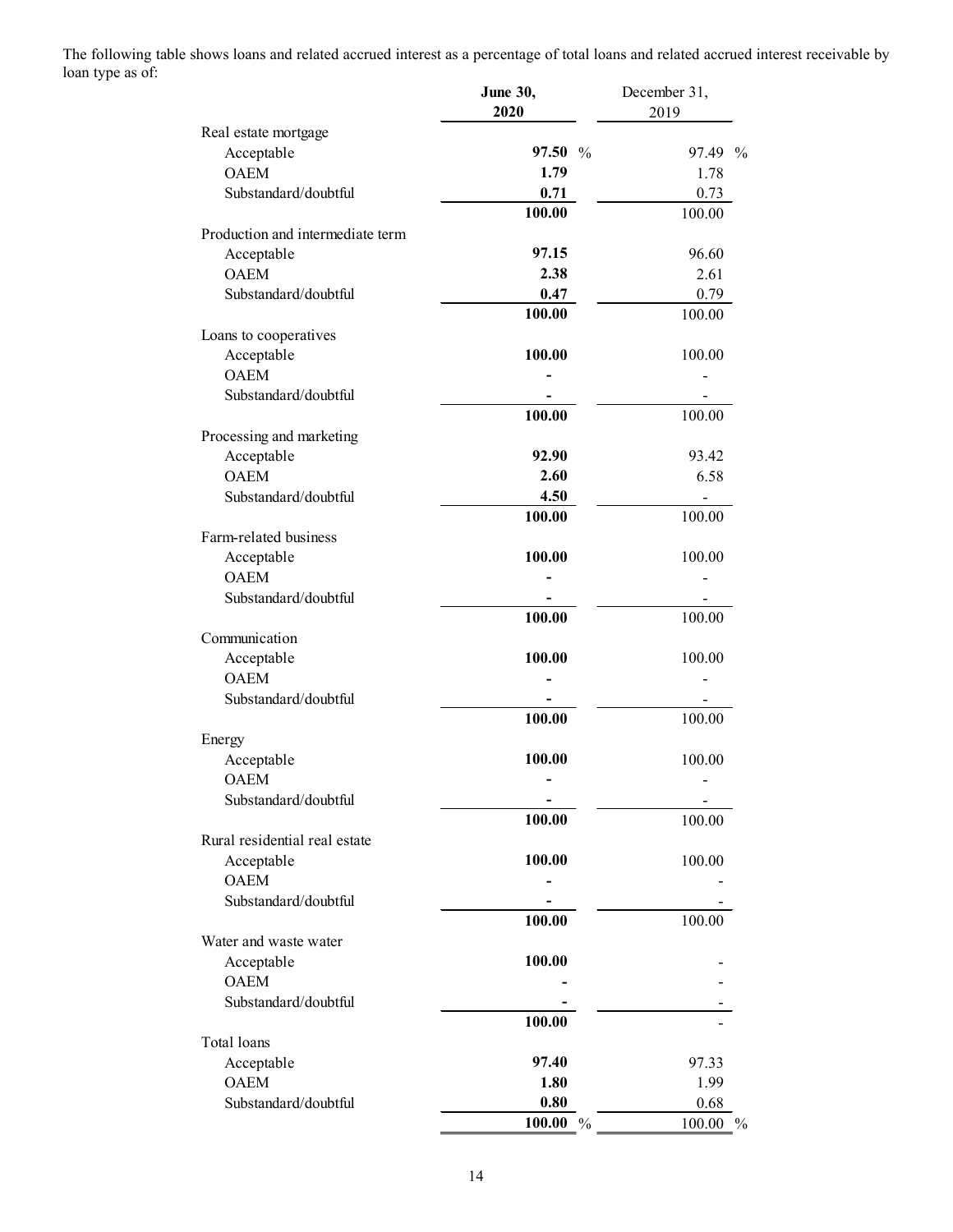The following tables provide an age analysis of past due loans (including accrued interest) as of:

| June 30, 2020                           | 30-89           | 90 Days                  | <b>Total</b>    | <b>Not Past Due or</b> |                  |
|-----------------------------------------|-----------------|--------------------------|-----------------|------------------------|------------------|
|                                         | Davs            | or More                  | Past            | <b>Less Than 30</b>    | <b>Total</b>     |
|                                         | <b>Past Due</b> | <b>Past Due</b>          | Due             | Days Past Due          | Loans            |
| Real estate mortgage                    | \$4,543,570     | \$2,163,677              | 6,707,247<br>S  | 971,002,333<br>S       | 977,709,580<br>S |
| <b>Production and intermediate term</b> | 933,522         | $\overline{\phantom{0}}$ | 933,522         | 98,473,332             | 99,406,854       |
| <b>Loans to cooperatives</b>            | ۰               |                          | $\blacksquare$  | 6,250,901              | 6,250,901        |
| Processing and marketing                |                 |                          | $\blacksquare$  | 43,543,478             | 43,543,478       |
| <b>Farm-related business</b>            |                 |                          | $\blacksquare$  | 592,573                | 592,573          |
| <b>Communication</b>                    |                 |                          | $\blacksquare$  | 21,058,759             | 21,058,759       |
| Energy                                  |                 |                          | $\blacksquare$  | 12,782,070             | 12,782,070       |
| Water and waste water                   |                 |                          | $\blacksquare$  | 1,969,142              | 1,969,142        |
| Rural residential real estate           |                 |                          |                 | 2,307,568              | 2,307,568        |
| Total                                   | \$5,477,092     | \$2,163,677              | 7,640,769<br>S. | \$1,157,980,156        | \$1,165,620,925  |

| December 31, 2019                | 30-89        | 90 Days     | Total          | Not Past Due or  |                  |
|----------------------------------|--------------|-------------|----------------|------------------|------------------|
|                                  | Days         | or More     | Past           | Less Than 30     | Total            |
|                                  | Past Due     | Past Due    | Due            | Days Past Due    | Loans            |
| Real estate mortgage             | \$3,229,948  | \$2,152,663 | 5,382,611<br>У | 956,692,347<br>S | 962,074,958<br>S |
| Production and intermediate term | 475,026      |             | 475,026        | 84,051,652       | 84,526,678       |
| Loans to cooperatives            |              |             |                | 2,613,769        | 2,613,769        |
| Processing and marketing         |              |             |                | 46,484,186       | 46,484,186       |
| Farm-related business            |              |             |                | 636,986          | 636,986          |
| Communication                    |              |             |                | 16,217,194       | 16,217,194       |
| Energy                           |              |             |                | 13.045.865       | 13.045.865       |
| Water and waste water            |              |             |                |                  |                  |
| Rural residential real estate    |              |             |                | 2,437,449        | 2,437,449        |
| Total                            | \$ 3,704,974 | \$2,152,663 | 5,857,637      | 1,122,179,448    | 1,128,037,085    |

Note: The recorded investment in the receivable is the face amount increased or decreased by applicable accrued interest and unamortized premium, discount, finance charges or acquisition costs, and may also reflect a previous direct write-down of the investment.

A restructuring of a debt constitutes a troubled debt restructuring if the creditor for economic or legal reasons related to the debtor's financial difficulties grants a concession to the debtor that it would not otherwise consider. Troubled debt restructurings (TDRs) are undertaken in order to improve the likelihood of recovery on the loan and may include, but are not limited to, forgiveness of principal or interest, interest rate reductions that are lower than the current market rate for new debt with similar risk, or significant term or payment extensions.

As of June 30, 2020, the total recorded investment of troubled debt restructured loans was \$708,252, including \$310,441 classified as nonaccrual and \$397,811 classified as accrual, with no specific reserve. There were no commitments to lend funds to borrowers whose loan terms have been modified in a trouble debt restructuring as of June 30, 2020 and December 31, 2019.

There were no troubled debt restructures that occurred during the three months ended June 30, 2020 and 2019, respectively. The balance of loans formally restructured prior to January 1, 2020, was \$738,396. In restructurings where principal is forgiven, the amount of the forgiveness is immediately charged off. In restructurings where accrued interest is forgiven, the interest is reversed (if current year interest) or charged off (if prior year interest).

The predominant form of concession granted for troubled debt restructuring includes extension of terms and interest rate decreases. Types of modifications include extension of the term, principal or accrued interest reductions, interest rate decreases and delayed payments, among others. At times, these terms might be offset with incremental payments, collateral or new borrower guarantees, in which case we assess all of the modified terms to determine if the overall modification qualifies as a troubled debt restructuring.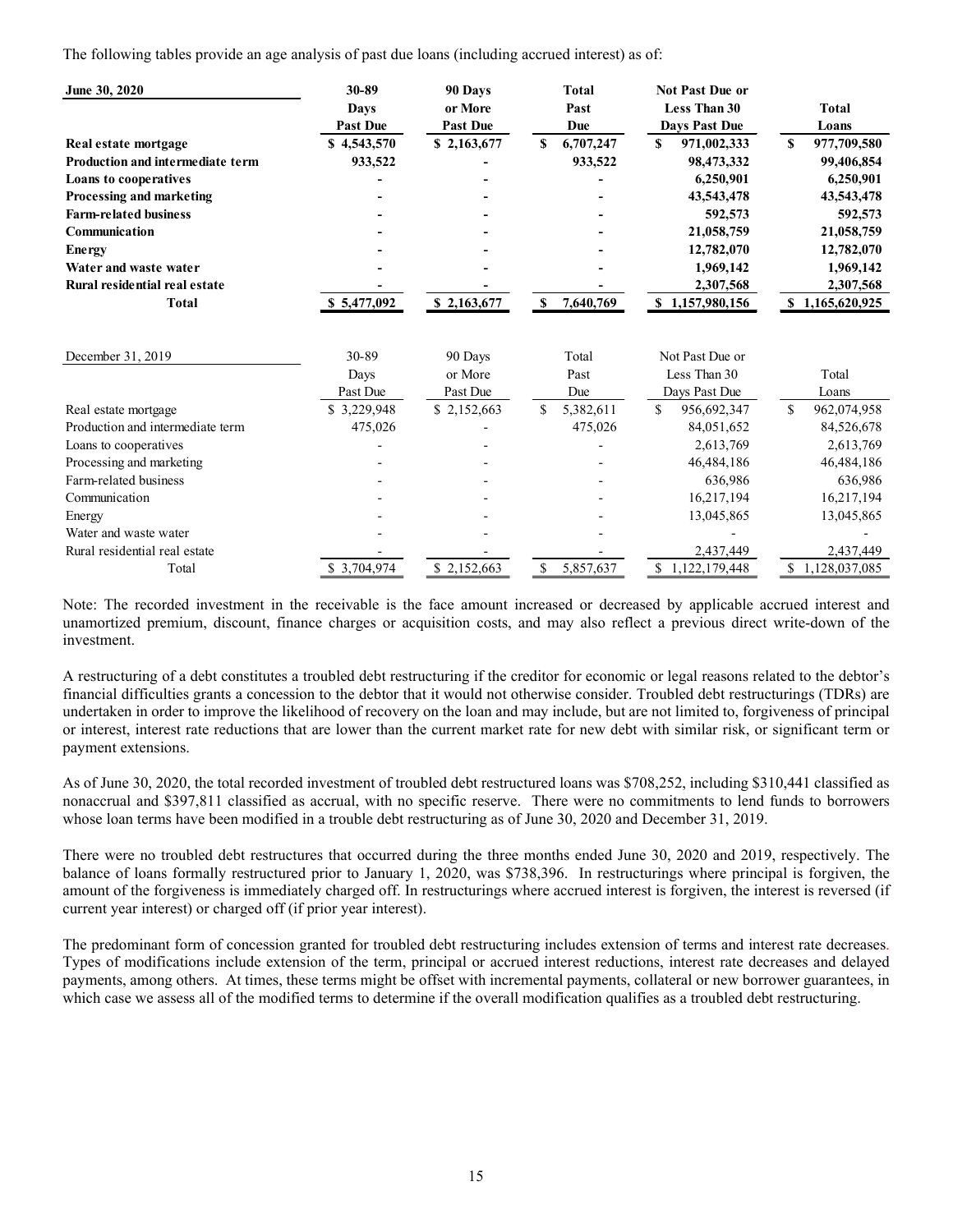The following table provides information on outstanding loans restructured in troubled debt restructurings at period end. These loans are included as impaired loans in the impaired loan table at:

|                                  | Loans Modified as TDRs                |         |               | TDRs in Nonaccrual Status* |   |                          |  |         |
|----------------------------------|---------------------------------------|---------|---------------|----------------------------|---|--------------------------|--|---------|
|                                  | December 31,<br>June 30, 2020<br>2019 |         | June 30, 2020 |                            |   | December 31,<br>2019     |  |         |
| Real estate mortgage             |                                       | 631,395 |               | 660,254                    | S | 310.441                  |  | 329,994 |
| Production and intermediate term |                                       | 76.857  |               | 78,142                     |   | $\overline{\phantom{0}}$ |  |         |
| Total                            |                                       | 708.252 |               | 738,396                    |   | 310.441                  |  | 329.994 |

\*represents the portion of loans modified as TDRs that are in nonaccrual status

## Additional impaired loan information is as follows:

|                                                                | June 30, 2020 |                             |                  | December 31, 2019 |                      |               |  |  |
|----------------------------------------------------------------|---------------|-----------------------------|------------------|-------------------|----------------------|---------------|--|--|
|                                                                |               | <b>Unpaid</b>               |                  | Unpaid            |                      |               |  |  |
|                                                                | Recorded      | Principal                   | Related          | Recorded          | Principal            | Related       |  |  |
|                                                                | Investment    | <b>Balance</b> <sup>a</sup> | <b>Allowance</b> | Investment        | Balance <sup>a</sup> | Allowance     |  |  |
| Impaired loans with a related<br>allowance for credit losses:  |               |                             |                  |                   |                      |               |  |  |
| Real estate mortgage                                           | S<br>857,006  | 857,006<br>S                | 28,912<br>S      | S.<br>856,525     | \$<br>856,525        | 28,912<br>\$  |  |  |
| Production and intermediate term                               |               |                             |                  |                   |                      |               |  |  |
| Total                                                          | 857,006<br>S  | 857,006<br>S                | 28,912<br>S      | \$<br>856,525     | \$<br>856,525        | 28,912<br>\$. |  |  |
| Impaired loans with no related<br>allowance for credit losses: |               |                             |                  |                   |                      |               |  |  |
| Real estate mortgage                                           | \$3,191,507   | \$3,191,360                 | S                | \$3,283,117       | \$3,282,778          | \$            |  |  |
| Production and intermediate term                               | 80,715        | 80,784                      |                  | 240,444           | 240,457              |               |  |  |
| Total                                                          | \$3,272,222   | \$3,272,144                 | S                | \$3,523,561       | \$3,523,235          |               |  |  |
| Total impaired loans:                                          |               |                             |                  |                   |                      |               |  |  |
| Real estate mortgage                                           | \$4,048,513   | \$4,048,365                 | 28,912<br>S      | \$4,139,642       | \$4,139,303          | 28,912<br>\$  |  |  |
| Production and intermediate term                               | 80,715        | 80,784                      |                  | 240,444           | 240,457              |               |  |  |
| Total                                                          | 4,129,227     | \$4,129,150                 | S<br>28,912      | \$4,380,086       | 4,379,760<br>S.      | 28,912<br>-S  |  |  |

<sup>a</sup> Unpaid principal balance represents the recorded principal balance of the loan.

|                                                                |                                     |               |                                  | For the Three Months Ended   |    |                                  |               |                                     |   | For the Six Months Ended         |    |                              |     |                                  |
|----------------------------------------------------------------|-------------------------------------|---------------|----------------------------------|------------------------------|----|----------------------------------|---------------|-------------------------------------|---|----------------------------------|----|------------------------------|-----|----------------------------------|
|                                                                |                                     | June 30, 2020 |                                  | June 30, 2019                |    |                                  | June 30, 2020 |                                     |   | June 30, 2019                    |    |                              |     |                                  |
|                                                                | Average<br><b>Impaired</b><br>Loans |               | Interest<br>Income<br>Recognized | Average<br>Impaired<br>Loans |    | Interest<br>Income<br>Recognized |               | Average<br><b>Impaired</b><br>Loans |   | Interest<br>Income<br>Recognized |    | Average<br>Impaired<br>Loans |     | Interest<br>Income<br>Recognized |
| Impaired loans with a related<br>allowance for credit losses:  |                                     |               |                                  |                              |    |                                  |               |                                     |   |                                  |    |                              |     |                                  |
| Real estate mortgage                                           | 858,421<br>S                        | \$            |                                  | S<br>901,374                 | \$ |                                  | S             | 858,277                             | S |                                  | S  | 520,636                      | S   |                                  |
| Production and intermediate term                               |                                     |               |                                  |                              |    |                                  |               |                                     |   |                                  |    |                              |     |                                  |
| Total                                                          | 858,421<br>S                        | S             |                                  | 901,374<br>\$                | \$ |                                  | S             | 858,277                             | s |                                  | S. | 520,636                      | S   |                                  |
| Impaired loans with no related<br>allowance for credit losses: |                                     |               |                                  |                              |    |                                  |               |                                     |   |                                  |    |                              |     |                                  |
| Real estate mortgage                                           | \$3,218,231                         | S             | 5,182                            | \$3,296,682                  |    | 8,489                            |               | \$3,162,657                         | S | 17,879                           |    | \$2,841,109                  | \$. | 17,315                           |
| Production and intermediate term                               | 80,428                              |               | 1,515                            | 248,924                      |    | 25,394                           |               | 80,745                              |   | 14,567                           |    | 216,727                      |     | 41,763                           |
| Total                                                          | \$3,298,660                         | <b>S</b>      | 6,697                            | \$3,545,606                  |    | 33,883                           |               | \$3,243,402                         | S | 32,446                           |    | \$3,057,836                  |     | 59,078                           |
| Total impaired loans:                                          |                                     |               |                                  |                              |    |                                  |               |                                     |   |                                  |    |                              |     |                                  |
| Real estate mortgage                                           | \$4,076,652                         | s             | 5,182                            | \$4,198,056                  |    | 8,489                            |               | \$4,020,933                         | S | 17,879                           |    | \$3,361,745                  |     | 17,315                           |
| Production and intermediate term                               | 80.428                              | S             | 1,515                            | 248,924<br>S.                |    | 25,394                           |               | 80,745                              | S | 14,567                           |    | \$ 216,727                   | S.  | 41,763                           |
| Total                                                          | \$4,157,080                         | S             | 6,697                            | \$4,446,980                  |    | 33,883                           |               | \$4.101.678                         |   | 32,446                           |    | \$3,578,472                  | \$. | 59,078                           |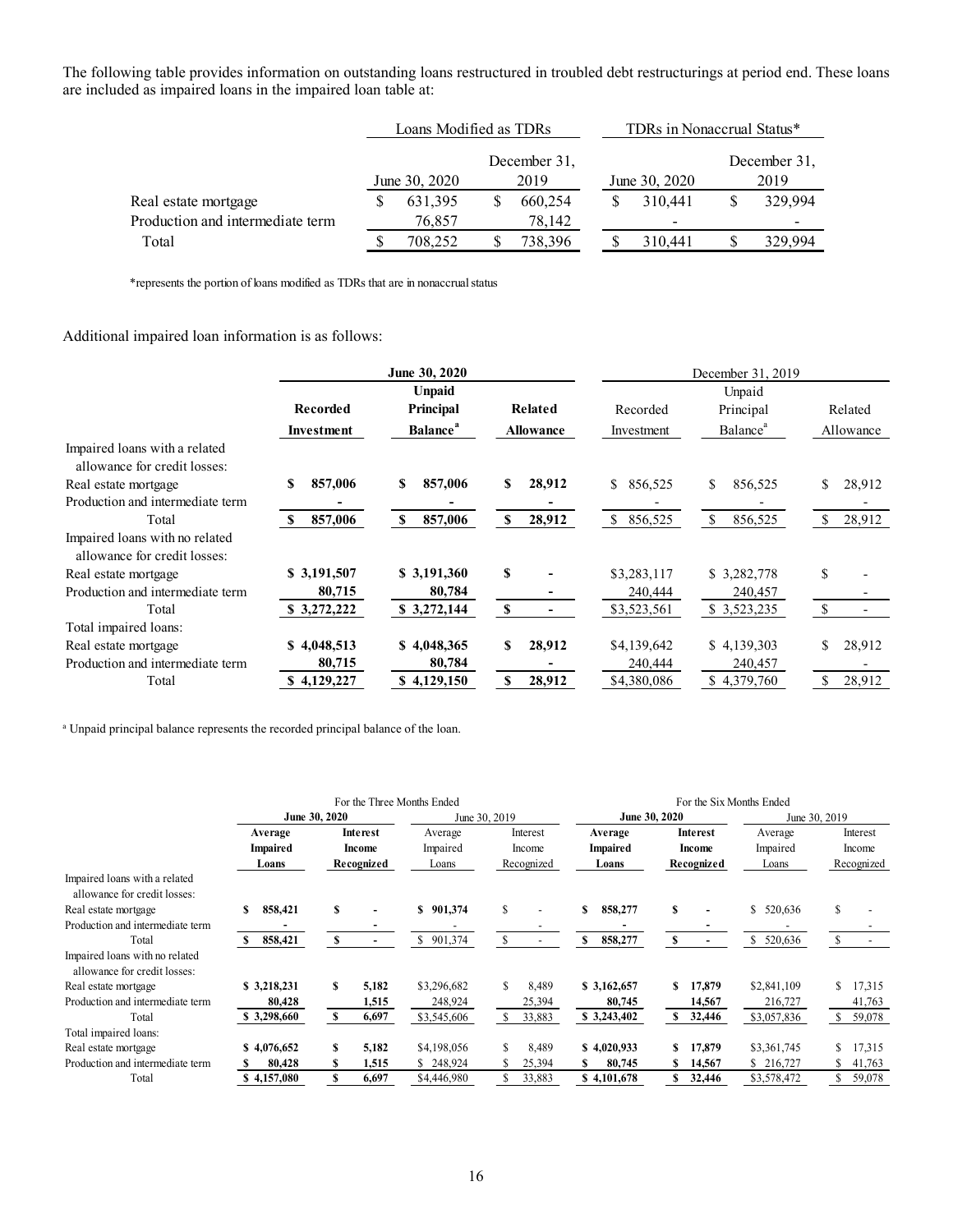A summary of changes in the allowance for loan losses and period end recorded investment in loans is as follows:

|                                                                                                                                            | Real Estate<br>Mortgage                 | Production and<br>Intermediate<br>Term | Agribusiness                              | Communications                       | Energy and<br>Water/Waste<br>Water  | Rural<br>Residential<br>Real Estate        | Total                                         |
|--------------------------------------------------------------------------------------------------------------------------------------------|-----------------------------------------|----------------------------------------|-------------------------------------------|--------------------------------------|-------------------------------------|--------------------------------------------|-----------------------------------------------|
| <b>Allowance for Credit</b><br>Losses:                                                                                                     |                                         |                                        |                                           |                                      |                                     |                                            |                                               |
| Balance at March 30, 2020<br>Charge-offs                                                                                                   | \$<br>1,142,568                         | \$<br>171,193                          | 119,851<br>\$                             | \$<br>13,459                         | 9,079<br>\$                         | \$<br>3,064                                | 1,459,214<br>S                                |
| Recoveries                                                                                                                                 |                                         |                                        |                                           | ÷,                                   | ä,                                  | $\sim$                                     |                                               |
| Provision for loan losses<br>Other                                                                                                         | 39,925<br>(786)                         | (2,084)<br>(2,159)                     | 17,293<br>4,848                           | 1,872<br>$\overline{\phantom{a}}$    | 3,000<br>779                        | (102)<br>$\overline{\phantom{a}}$          | 59,904<br>2,682                               |
| Balance at June 30, 2020                                                                                                                   | \$1,181,707                             | \$<br>166,950                          | 141,992<br>\$                             | \$<br>15,331                         | \$<br>12,858                        | 2,962<br>\$                                | \$<br>1,521,800                               |
| Balance at December 31, 2019<br>Charge-offs<br>Recoveries                                                                                  | 917,520<br>\$<br>$\overline{a}$<br>÷.   | \$<br>138,406                          | \$<br>120,734<br>$\overline{a}$           | \$<br>13,909<br>$\equiv$<br>÷.       | \$<br>11,650                        | \$<br>2,471<br>$\overline{a}$<br>÷         | \$<br>1,204,690                               |
| Provision for loan losses<br>Other                                                                                                         | 264,973<br>(786)                        | 35,128<br>(6, 584)                     | 13,210<br>8,048                           | 1,412<br>11                          | (1,310)<br>2,518                    | 491                                        | 313,904<br>3,207                              |
| Balance at June 30, 2020                                                                                                                   | \$1,181,707                             | \$<br>166,950                          | \$<br>141,992                             | $\mathbb{S}$<br>15,331               | $\mathbb{S}$<br>12,858              | $\mathbb{S}$<br>2,962                      | \$<br>1,521,800                               |
| <b>Ending Balance:</b><br>Individually evaluated for<br>impairment<br>Collectively evaluated for                                           | \$<br>28,912                            | \$                                     | \$                                        | \$                                   | \$                                  | \$                                         | \$<br>28,912                                  |
| impairment                                                                                                                                 | 1,152,795                               | 166,950<br>$\mathcal{S}$               | 141,992<br>141.992                        | 15,331<br>$\mathbb{S}$<br>15,331     | 12,858<br>$\mathcal{S}$             | 2,962<br>$\mathbb{S}$                      | 1,492,888                                     |
| Balance at June 30, 2020                                                                                                                   | \$<br>1,181,707                         | 166,950                                | \$                                        |                                      | 12,858                              | 2,962                                      | $\$$<br>1,521,800                             |
| Balance at March 30, 2019<br>Charge-offs<br>Recoveries                                                                                     | S<br>864,503                            | 89,882<br>\$                           | \$<br>68,174                              | \$<br>9,151<br>L.                    | \$<br>8,556<br>$\blacksquare$       | S<br>2,564<br>$\ddot{\phantom{1}}$         | \$<br>1,042,830                               |
| Provision for loan losses                                                                                                                  | 96,279                                  | 17,035                                 | 16,934                                    | (3, 457)                             | 579                                 | (22)                                       | 127,348                                       |
| Other<br>Balance at June 30, 2019                                                                                                          | (106)<br>\$<br>960,676                  | (628)<br>\$<br>106,289                 | 3,993<br>89,101<br>\$                     | 3,445<br>\$<br>9,139                 | (235)<br>\$<br>8,900                | 2,542<br>\$                                | 6,469<br>$\mathbb{S}$<br>1,176,647            |
|                                                                                                                                            |                                         |                                        |                                           |                                      |                                     |                                            |                                               |
| Balance at December 31, 2018<br>Charge-offs                                                                                                | \$<br>917,475                           | \$<br>96,408                           | \$<br>45,418<br>$\overline{a}$            | \$<br>8,140<br>$\equiv$              | \$<br>9,469                         | \$<br>2,409<br>$\overline{a}$              | \$<br>1,079,319                               |
| Recoveries                                                                                                                                 | $\ddot{\phantom{1}}$                    |                                        | $\overline{a}$                            | $\overline{a}$                       | $\overline{a}$                      | $\overline{a}$                             |                                               |
| Provision for loan losses                                                                                                                  | 43,319                                  | 15,418                                 | 37,915                                    | 4,336                                | (634)                               | 133                                        | 100,487                                       |
| Other<br>Balance at June 30, 2019                                                                                                          | (118)<br>960,676<br>S                   | (5, 537)<br>\$<br>106,289              | 5,768<br>89,101<br>S                      | (3, 337)<br>\$<br>9,139              | 65<br>\$<br>8,900                   | 2,542<br>-S                                | (3, 159)<br>\$<br>1,176,647                   |
| <b>Ending Balance:</b><br>Individually evaluated for<br>impairment<br>Collectively evaluated for<br>impairment<br>Balance at June 30, 2019 | S<br>102,245<br>858,431<br>960,676<br>S | \$<br>106,289<br>\$<br>106,289         | \$<br>89,101<br>\$<br>89,101              | \$<br>9,139<br>$\mathbb{S}$<br>9,139 | S<br>8,900<br>$\mathbb{S}$<br>8,900 | <b>S</b><br>2,542<br>$\mathbb{S}$<br>2,542 | \$<br>102,245<br>1,074,402<br>\$<br>1,176,647 |
|                                                                                                                                            | Real Estate<br>Mortgage                 | Production and<br>Intermediate<br>Term | Agribusiness                              | Communications                       | Energy and<br>Water/Waste<br>Water  | Rural<br>Residential<br>Real Estate        | Total                                         |
| <b>Recorded Investments</b><br>in Loans Outstanding:<br><b>Ending Balance at</b>                                                           |                                         |                                        |                                           |                                      |                                     |                                            |                                               |
| June 30, 2020<br>Individually evaluated for                                                                                                | \$977,709,580                           | \$99,406,854                           | \$50,386,952                              | 21,058,759<br><sup>\$</sup>          | \$14,751,212                        | \$2,307,568                                | \$1,165,620,925                               |
| impairment<br>Collectively evaluated for                                                                                                   | \$4,048,513                             | <b>S</b><br>80,715                     | $\mathcal{S}$<br>$\overline{\phantom{a}}$ | - \$<br>$\blacksquare$               | S.<br>$\overline{\phantom{a}}$      | -S                                         | \$<br>4,129,227                               |
| impairment                                                                                                                                 | \$973,661,067                           | \$99,326,139                           | \$50,386,952                              | \$<br>21,058,759                     | \$14,751,212                        | \$2,307,568                                | \$1,161,491,697                               |
| <b>Ending Balance at</b><br>June 30, 2019<br>Individually evaluated for                                                                    | \$931,381,863                           | \$ 83,632,670                          | \$46,054,356                              | \$<br>11,720,540                     | \$12,496,679                        | \$2,644,065                                | \$1,087,930,173                               |
| impairment                                                                                                                                 | \$4,482,784                             | - \$<br>249,218                        | -S                                        | \$                                   | -S                                  | \$                                         | \$<br>4,732,002                               |
| Collectively evaluated for<br>impairment                                                                                                   | \$926,899,079                           | \$ 83,383,452                          | \$46,054,356                              | $\mathbb{S}$<br>11,720,540           | \$12,496,679                        | \$2,644,065                                | \$1,083,198,171                               |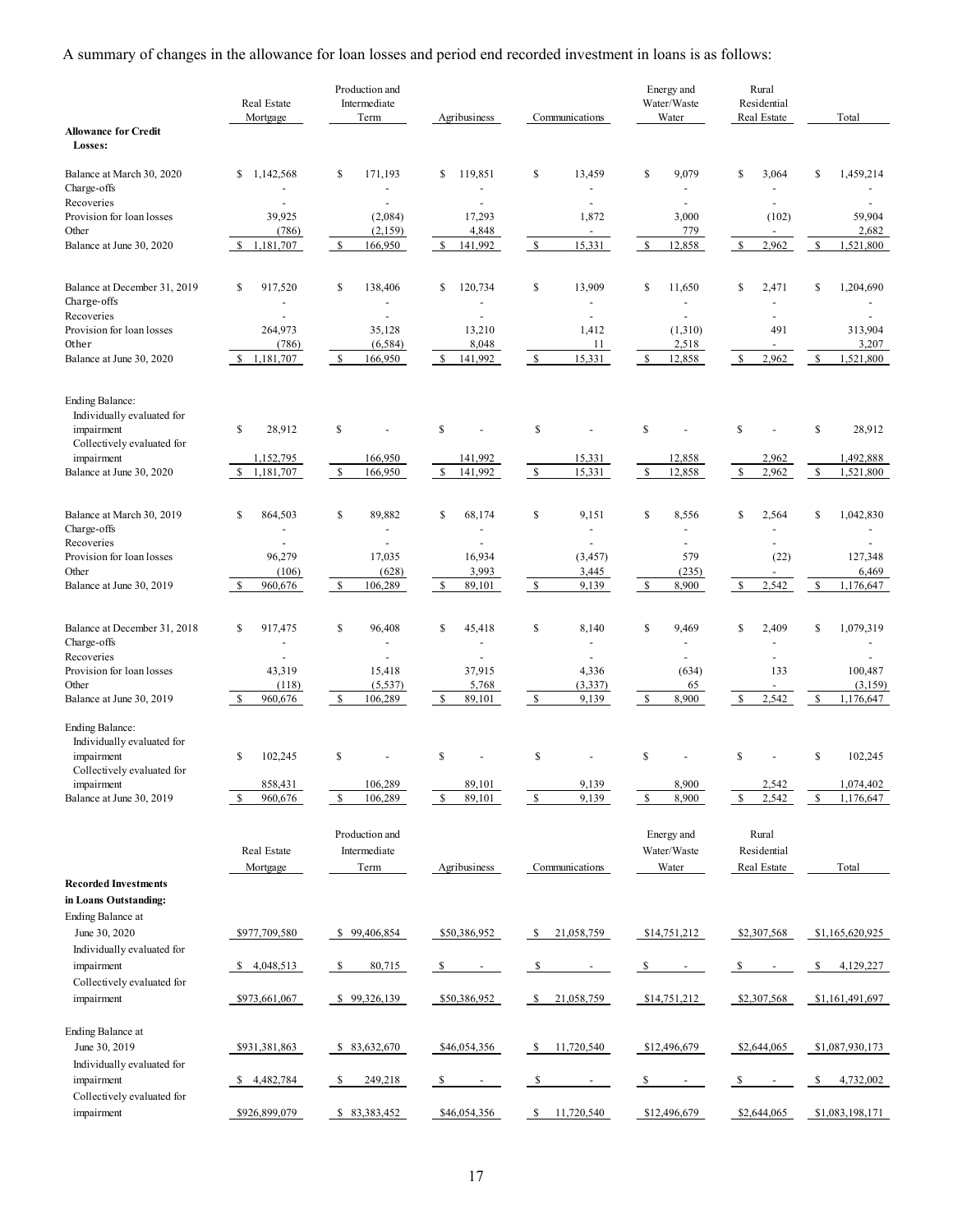# **NOTE 4 –– CAPITAL:**

The association's board of directors has established a Capital Adequacy Plan (Plan) that includes the capital targets that are necessary to achieve the institution's capital adequacy goals as well as the minimum permanent capital standards. The Plan monitors projected dividends, equity retirements and other actions that may decrease the association's permanent capital. In addition to factors that must be considered in meeting the minimum standards, the board of directors also monitors the following factors: capability of management; quality of operating policies, procedures and internal controls; quality and quantity of earnings; asset quality and the adequacy of the allowance for losses to absorb potential loss within the loan and lease portfolios; sufficiency of liquid funds; needs of an institution's customer base; and any other risk-oriented activities, such as funding and interest rate risk, potential obligations under joint and several liability, contingent and off-balance-sheet liabilities or other conditions warranting additional capital. At least quarterly, management reviews the association's goals and objectives with the board.

#### **Regulatory Capitalization Requirements**

| <b>Regulatory</b> | <b>Conservation</b> |              | As of         |
|-------------------|---------------------|--------------|---------------|
| <b>Minimums</b>   | Buffer*             | <b>Total</b> | June 30, 2020 |
|                   |                     |              |               |
| 4.50%             | 2.50%               | 7.00%        | 14.27%        |
| $6.00\%$          | 2.50%               | 8.50%        | 14.27%        |
| 8.00%             | $2.50\%$            | 10.50%       | 14.40%        |
| 7.00%             | $0.00\%$            | 7.00%        | 14.29%        |
|                   |                     |              |               |
| $4.00\%$          | $1.00\%$            | 5.00%        | 13.75%        |
| 1.50%             | $0.00\%$            | 1.50%        | 10.23%        |
|                   |                     |              |               |

|                                                                                        | Common        |               |               |               |
|----------------------------------------------------------------------------------------|---------------|---------------|---------------|---------------|
|                                                                                        | equity        | Tier 1        | Total capital | Permanent     |
|                                                                                        | tier 1 ratio  | capital ratio | ratio         | capital ratio |
| Numerator:                                                                             |               |               |               |               |
| Unallocated retained earnings                                                          | 82,687,911    | 82,687,911    | 82,687,911    | 82,687,911    |
| Paid-in capital                                                                        | 10,238,891    | 10,238,891    | 10,238,891    | 10,238,891    |
| Common Cooperative Equities:                                                           |               |               |               |               |
| Statutory minimum purchased borrower stock                                             | 4,637,987     | 4,637,987     | 4,637,987     | 4,637,987     |
| Other required member purchased stock held <5 years                                    |               |               |               |               |
| Other required member purchased stock held $>$ 5 years but < 7 years                   |               |               |               |               |
| Other required member purchased stock held >7 years                                    |               |               |               |               |
| Allocated equities:                                                                    |               |               |               |               |
| Allocated equities held <5 years                                                       |               |               |               |               |
| Allocated equities held $>5$ years but $< 7$ years                                     |               |               |               |               |
| Allocated equities held >7                                                             | 52,921,450    | 52,921,450    | 52,921,450    | 52,921,450    |
| Nonqualified allocated equities not subject to retirement                              | 28,798,936    | 28,798,936    | 28,798,936    | 28,798,936    |
| Non-cumulative perpetual preferred stock                                               |               |               |               |               |
| Other preferred stock subject to certain limitations                                   |               |               |               |               |
| Subordinated debt subject to certain limitation                                        |               |               |               |               |
| Allowance for loan losses and reserve for credit losses subject to certain limitations |               |               | 1,533,600     |               |
| Regulatory Adjustments and Deductions:                                                 |               |               |               |               |
| Amount of allocated investments in other System institutions                           | (18,533,000)  | (18,533,000)  | (18,533,000)  | (18,533,000)  |
| Other regulatory required deductions                                                   |               |               |               |               |
|                                                                                        | 160,752,175   | 160,752,175   | 162,285,775   | 160,752,175   |
| Denominator:                                                                           |               |               |               |               |
| Risk-adjusted assets excluding allowance                                               | 1,145,254,186 | 1,145,254,186 | 1,145,254,186 | 1,145,254,186 |
| Regulatory Adjustments and Deductions:                                                 |               |               |               |               |
| Regulatory deductions included in total capital                                        | (18,533,000)  | (18,533,000)  | (18,533,000)  | (18,533,000)  |
| Allowance for loan losses                                                              |               |               |               | (1,459,909)   |
|                                                                                        | 1.126.721.186 | 1.126.721.186 | 1.126.721.186 | 1.125.261.277 |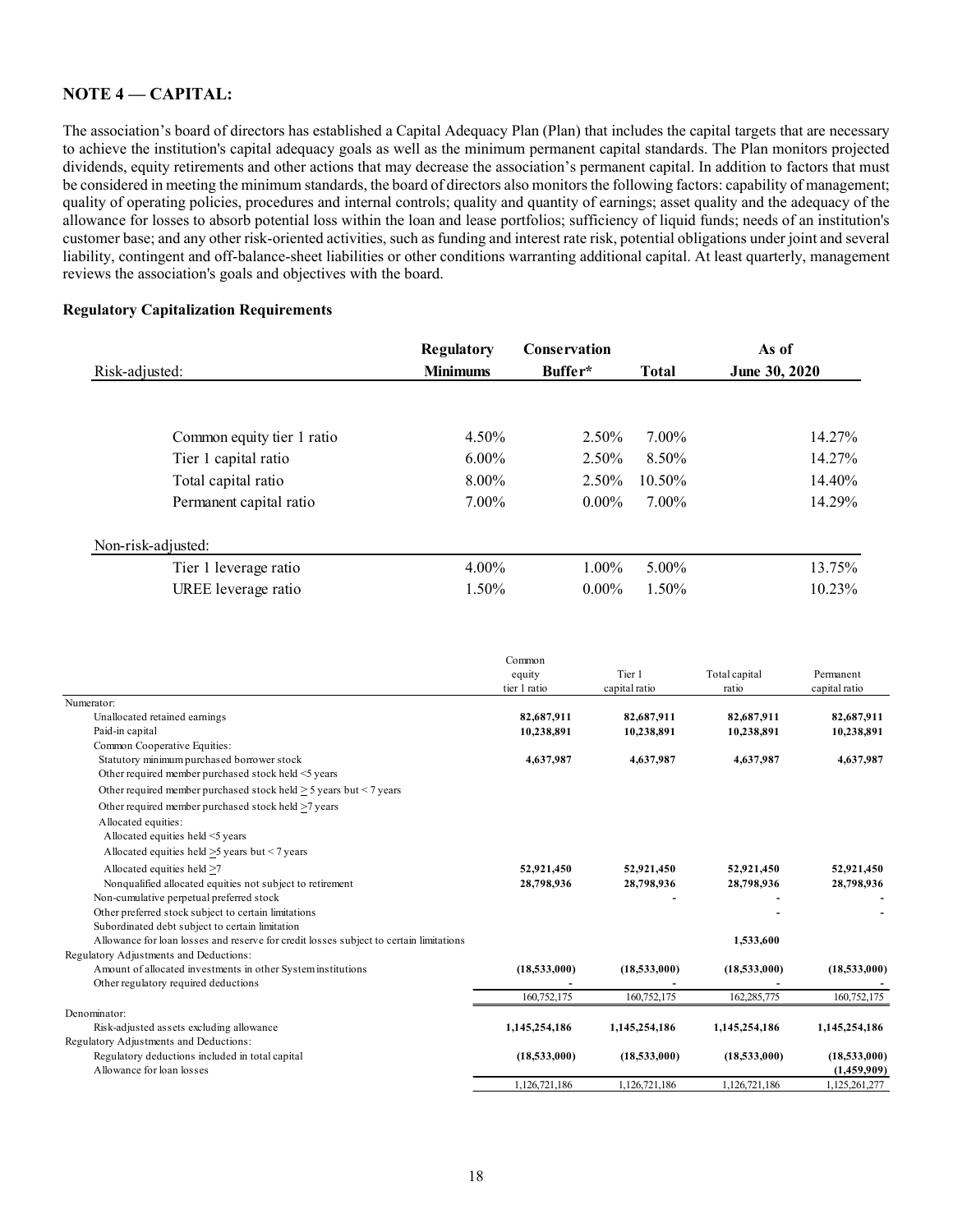| leverage ratio<br>leverage ratio<br>Numerator:<br>82,687,911<br>82,687,911<br>Unallocated retained earnings<br>Paid-in capital<br>10,238,891<br>10,238,891<br>Common Cooperative Equities:<br>Statutory minimum purchased borrower stock<br>4,637,987<br>Other required member purchased stock held <5 years<br>Other required member purchased stock held $\geq$ 5 years but < 7 years<br>Other required member purchased stock held >7 years<br>Allocated equities:<br>Allocated equities held <5 years<br>Allocated equities held $\geq$ 5 years but < 7 years<br>Allocated equities held $\geq$ 7<br>52,921,450 |  |
|---------------------------------------------------------------------------------------------------------------------------------------------------------------------------------------------------------------------------------------------------------------------------------------------------------------------------------------------------------------------------------------------------------------------------------------------------------------------------------------------------------------------------------------------------------------------------------------------------------------------|--|
|                                                                                                                                                                                                                                                                                                                                                                                                                                                                                                                                                                                                                     |  |
|                                                                                                                                                                                                                                                                                                                                                                                                                                                                                                                                                                                                                     |  |
|                                                                                                                                                                                                                                                                                                                                                                                                                                                                                                                                                                                                                     |  |
|                                                                                                                                                                                                                                                                                                                                                                                                                                                                                                                                                                                                                     |  |
|                                                                                                                                                                                                                                                                                                                                                                                                                                                                                                                                                                                                                     |  |
|                                                                                                                                                                                                                                                                                                                                                                                                                                                                                                                                                                                                                     |  |
|                                                                                                                                                                                                                                                                                                                                                                                                                                                                                                                                                                                                                     |  |
|                                                                                                                                                                                                                                                                                                                                                                                                                                                                                                                                                                                                                     |  |
|                                                                                                                                                                                                                                                                                                                                                                                                                                                                                                                                                                                                                     |  |
|                                                                                                                                                                                                                                                                                                                                                                                                                                                                                                                                                                                                                     |  |
|                                                                                                                                                                                                                                                                                                                                                                                                                                                                                                                                                                                                                     |  |
|                                                                                                                                                                                                                                                                                                                                                                                                                                                                                                                                                                                                                     |  |
|                                                                                                                                                                                                                                                                                                                                                                                                                                                                                                                                                                                                                     |  |
| 28,798,936<br>Nonqualified allocated equities not subject to retirement<br>28,798,936                                                                                                                                                                                                                                                                                                                                                                                                                                                                                                                               |  |
| Non-cumulative perpetual preferred stock                                                                                                                                                                                                                                                                                                                                                                                                                                                                                                                                                                            |  |
| Other preferred stock subject to certain limitations                                                                                                                                                                                                                                                                                                                                                                                                                                                                                                                                                                |  |
| Subordinated debt subject to certain limitation                                                                                                                                                                                                                                                                                                                                                                                                                                                                                                                                                                     |  |
| Allowance for loan losses and reserve for credit losses subject to certain limitations                                                                                                                                                                                                                                                                                                                                                                                                                                                                                                                              |  |
| Regulatory Adjustments and Deductions:                                                                                                                                                                                                                                                                                                                                                                                                                                                                                                                                                                              |  |
| (2,148,365)<br>(18,533,000)<br>Amount of allocated investments in other System institutions                                                                                                                                                                                                                                                                                                                                                                                                                                                                                                                         |  |
| Other regulatory required deductions                                                                                                                                                                                                                                                                                                                                                                                                                                                                                                                                                                                |  |
| 160,752,175<br>119,577,373                                                                                                                                                                                                                                                                                                                                                                                                                                                                                                                                                                                          |  |
| Denominator:                                                                                                                                                                                                                                                                                                                                                                                                                                                                                                                                                                                                        |  |
| 1,190,636,783<br>1,190,636,783<br><b>Total Assets</b>                                                                                                                                                                                                                                                                                                                                                                                                                                                                                                                                                               |  |
| Regulatory Adjustments and Deductions:                                                                                                                                                                                                                                                                                                                                                                                                                                                                                                                                                                              |  |
| (21, 180, 472)<br>(21, 180, 472)<br>Regulatory deductions included in tier 1 capital                                                                                                                                                                                                                                                                                                                                                                                                                                                                                                                                |  |
| 1,169,456,311<br>1,169,456,311                                                                                                                                                                                                                                                                                                                                                                                                                                                                                                                                                                                      |  |

The association's accumulated other comprehensive income (loss) relates entirely to its nonpension other postretirement benefits. Amortization of prior service (credits) cost and of actuarial (gain) loss are reflected in "Salaries and employee benefits" in the Consolidated Statements of Comprehensive Income. The following table summarizes the change in accumulated other comprehensive income (loss) for the six months ended June 30:

|                                                                                                              | 2020            | 2019        |
|--------------------------------------------------------------------------------------------------------------|-----------------|-------------|
| Accumulated other comprehensive income (loss) at January 1<br>Amortization of actuarial (gain) loss included | $$$ (313,770)   | \$(108,017) |
| in salaries and employee benefits                                                                            | (4,740)         | (6,750)     |
| Other comprehensive income (loss), net of tax                                                                | (4,740)         | (6,750)     |
| Accumulated other comprehensive income (loss) at June 30                                                     | $$$ $(318,510)$ | \$(114,767) |

# **NOTE 5 — INCOME TAXES:**

Southern AgCredit, ACA conducts its business activities through two wholly-owned subsidiaries. Long-term mortgage lending activities are conducted through a wholly-owned FLCA subsidiary which is exempt from federal and state income tax. Short- and intermediate-term lending activities are conducted through a wholly-owned PCA subsidiary. The PCA subsidiary and the ACA holding company are subject to income tax. Southern AgCredit, ACA operates as a cooperative that qualifies for tax treatment under Subchapter T of the Internal Revenue Code. Accordingly, under specified conditions, Southern AgCredit, ACA can exclude from taxable income amounts distributed as qualified patronage dividends in the form of cash, stock or allocated retained earnings. Provisions for income taxes are made only on those taxable earnings that will not be distributed as qualified patronage dividends. Deferred taxes are recorded at the tax effect of all temporary differences based on the assumption that such temporary differences are retained by the institution and will therefore impact future tax payments. A valuation allowance is provided against deferred tax assets to the extent that it is more likely than not (more than 50 percent probability), based on management's estimate, that they will not be realized. For the three months ended June 30, 2020 and 2019, the net accrued tax liability/benefit was \$0.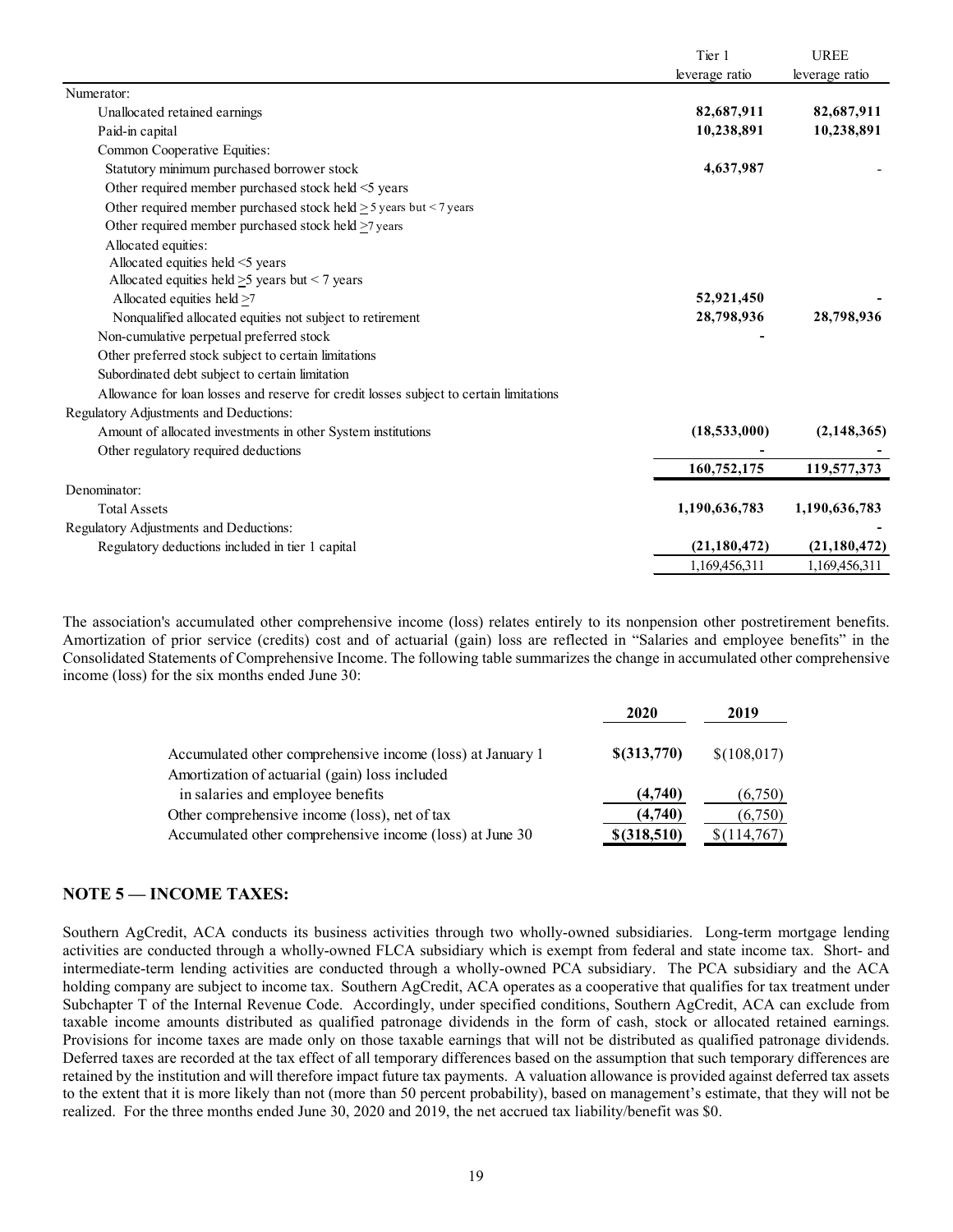# **NOTE 6 — FAIR VALUE MEASUREMENTS:**

FASB guidance defines fair value as the exchange price that would be received for an asset or paid to transfer a liability in the principal or most advantageous market for the asset or liability. See Note 14 to the 2019 Annual Report to Stockholders for a more complete description.

Assets and liabilities measured at fair value on a recurring basis are summarized below:

| <b>June 30, 2020</b>                       | <b>Fair Value Measurement Using</b> |                              |         |               |  |  |  |
|--------------------------------------------|-------------------------------------|------------------------------|---------|---------------|--|--|--|
|                                            | <b>Level 1</b>                      | <b>Level 2</b>               | Level 3 | Value         |  |  |  |
| Assets held in nonqualified benefit trusts | \$240,326                           | S<br>$\blacksquare$          | S<br>-  | 240,326<br>S. |  |  |  |
|                                            |                                     |                              |         |               |  |  |  |
| December 31, 2019                          |                                     | Fair Value Measurement Using |         | Total Fair    |  |  |  |
|                                            | Level 1                             | Level 2                      | Level 3 | Value         |  |  |  |
| Assets held in nonqualified benefit trusts | \$262,244                           | S                            |         | 262,244       |  |  |  |

\*Accounting guidance requires that the fair value measurement for investments be broken out by the different types of investments held.

Assets and liabilities measured at fair value on a nonrecurring basis for each of the fair value hierarchy values are summarized below:

| <b>June 30, 2020</b> | <b>Fair Value Measurement Using</b> |                              |            |                              |           |              |  |
|----------------------|-------------------------------------|------------------------------|------------|------------------------------|-----------|--------------|--|
|                      |                                     | Level 1                      |            | Level 2                      | Level 3   | Value        |  |
| Assets:              |                                     |                              |            |                              |           |              |  |
| $Loans*$             | S                                   | $\overline{\phantom{a}}$     | S          | $\overline{\phantom{a}}$     | \$828,093 | 828,093<br>S |  |
| Other property owned |                                     |                              |            |                              | 3,869,400 | 3,869,400    |  |
| December 31, 2019    |                                     | Fair Value Measurement Using | Total Fair |                              |           |              |  |
|                      | Level 1                             |                              |            | Level 2                      | Level 3   | Value        |  |
| Assets:              |                                     |                              |            |                              |           |              |  |
| $Loans*$             | S                                   | $\overline{\phantom{a}}$     | \$         | $\qquad \qquad \blacksquare$ | \$827,613 | 827,613<br>S |  |
| Other property owned |                                     |                              |            |                              | 4,380,890 | 4,380,890    |  |

\*Represents the fair value of certain loans that were evaluated for impairment under the authoritative guidance "Accounting by Creditors for Impairment of a Loan." The fair value was based upon the underlying collateral since these were collateral-dependent loans for which real estate is the collateral.

With regard to nonrecurring measurements for impaired loans and other property owned, it is not practicable to provide specific information on inputs, as each collateral property is unique. System institutions utilize appraisals to value these loans and other property owned and take into account unobservable inputs, such as income and expense, comparable sales, replacement cost and comparability adjustments.

## **Valuation Techniques**

As more fully discussed in Note 14 to the 2019 Annual Report to Stockholders, authoritative guidance establishes a fair value hierarchy, which requires an entity to maximize the use of observable inputs and minimize the use of unobservable inputs when measuring fair value. The following represent a brief summary of the valuation techniques used for the association's assets and liabilities. For a more complete description, see Notes to the 2019 Annual Report to Stockholders.

#### *Loans Evaluated for Impairment*

For certain loans evaluated for impairment under FASB impairment guidance, the fair value is based upon the underlying collateral since the loans are collateral-dependent loans for which real estate is the collateral. The fair value measurement process uses independent appraisals and other market-based information, but in many cases it also requires significant input based on management's knowledge of and judgment about current market conditions, specific issues relating to the collateral and other matters. As a result, a majority of these loans have fair value measurements that fall within Level 3 of the fair value hierarchy. When the value of the real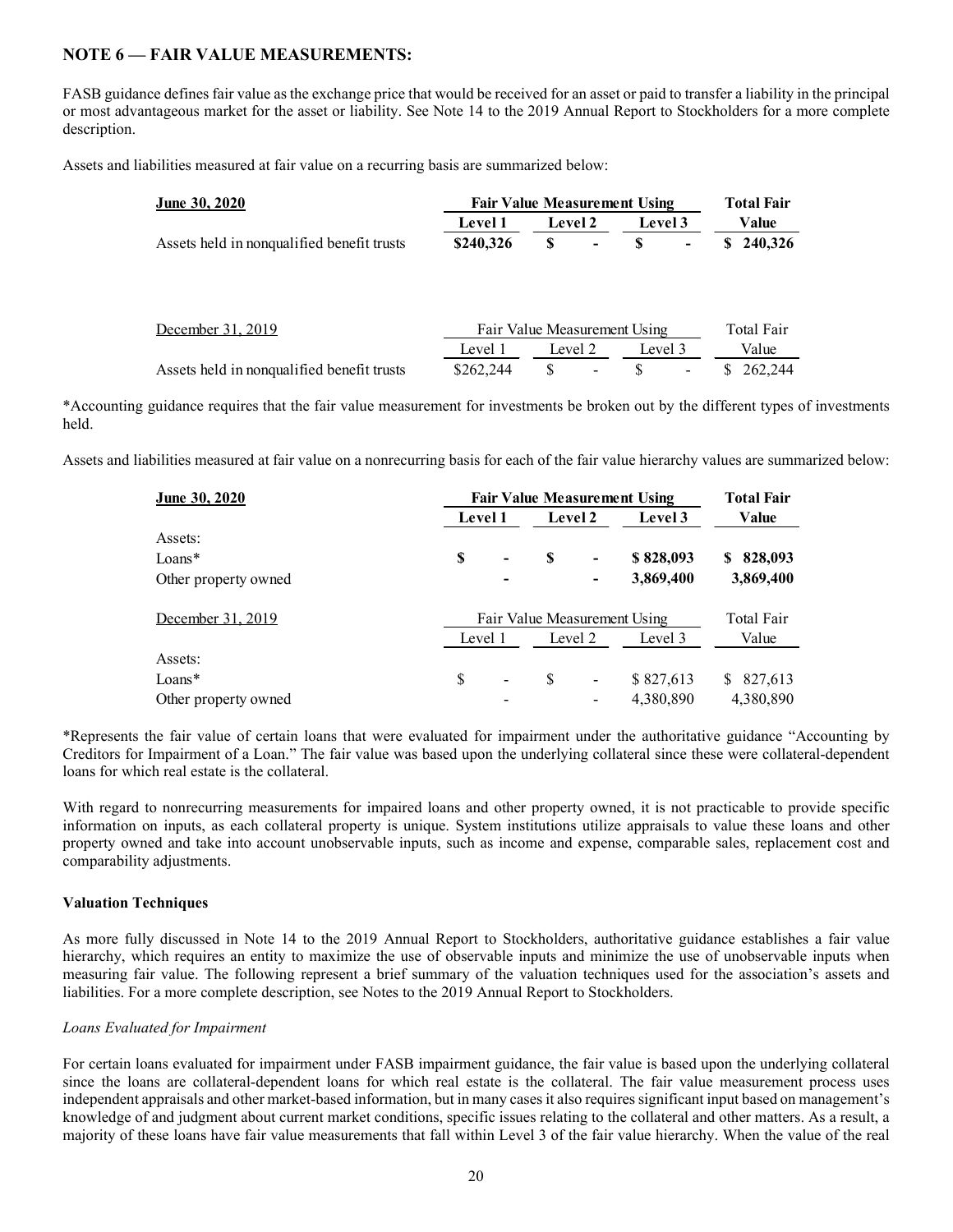estate, less estimated costs to sell, is less than the principal balance of the loan, a specific reserve is established. The fair value of these loans would fall under Level 2 of the hierarchy if the process uses independent appraisals and other market-based information.

## *Other Property Owned*

Other property owned is generally classified as Level 3 of the fair value hierarchy. The process for measuring the fair value of the other property owned involves the use of independent appraisals and other market-based information. Costs to sell represent transaction costs and are not included as a component of the asset's fair value. As a result, these fair value measurements fall within Level 3 of the hierarchy.

## **NOTE 7 — EMPLOYEE BENEFIT PLANS:**

The following table summarizes the components of net periodic benefit costs of nonpension other postretirement employee benefits for the three and six months ended June 30:

Other Benefits

Three months ended June 30 :

|                                               | <b>OUICL DELICITIS</b> |                |               |         |  |
|-----------------------------------------------|------------------------|----------------|---------------|---------|--|
|                                               |                        | 2020           | 2019          |         |  |
| Service cost                                  | S                      | 10,520         | \$            | 8,317   |  |
| Interest cost                                 |                        | 30,845         |               | 39,466  |  |
| Expected return on plan assets                |                        |                |               |         |  |
| Amortization of prior service (credits) costs |                        | (3,375)        |               | (3,375) |  |
| Amortization of net actuarial (gain) loss     |                        | 1,003          |               |         |  |
| Net periodic benefit cost                     | -S                     | 38,993         | <sup>\$</sup> | 44,408  |  |
| Six months ended June 30:                     |                        | Other Benefits |               |         |  |
|                                               | 2020                   |                | 2019          |         |  |
| Service cost                                  | S                      | 21,039         | \$            | 16,634  |  |
| Interest cost                                 |                        | 61,690         |               | 78,932  |  |
| Expected return on plan assets                |                        |                |               |         |  |
| Amortization of prior service (credits) costs |                        | (6,749)        |               | (6,750) |  |
| Amortization of net actuarial (gain) loss     |                        | 2,008          |               |         |  |
| Net periodic benefit cost                     | \$                     | 77,988         | S             | 88,816  |  |

The association's liability for the unfunded accumulated obligation for these benefits at June 30, 2020, was \$3,660,529 and is included in other liabilities on the balance sheet.

The components of net periodic benefit cost other than the service cost component are included in the line item "other components of net periodic postretirement benefit cost" in the income statement.

The structure of the district's defined benefit pension plan is characterized as multiemployer since the assets, liabilities and cost of the plan are not segregated or separately accounted for by participating employers (bank and associations). The association recognizes its amortized annual contributions to the plan as an expense. The association previously disclosed in its financial statements for the year ended December 31, 2019, that it expected to contribute \$66,761 to the district's defined benefit pension plan in 2020. As of June 30, 2020, \$33,381 of contributions have been made. The association presently anticipates contributing an additional \$33,381 to fund the defined benefit pension plan in 2020 for a total of \$66,761.

# **NOTE 8 — COMMITMENTS AND CONTINGENT LIABILITIES:**

The association is involved in various legal proceedings in the normal course of business. In the opinion of legal counsel and management, there are no legal proceedings at this time that are likely to materially affect the association.

The association may participate in financial instruments with off-balance-sheet risk to satisfy the financing needs of its borrowers in the form of commitments to extend credit and commercial letters of credit. These financial instruments involve, to varying degrees, elements of credit risk in excess of the amount recognized in the financial statements. Commitments to extend credit are agreements to lend to a borrower as long as there is not a violation of any condition established in the contract. Commercial letters of credit are agreements to pay a beneficiary under conditions specified in the letter of credit. Commitments and letters of credit generally have